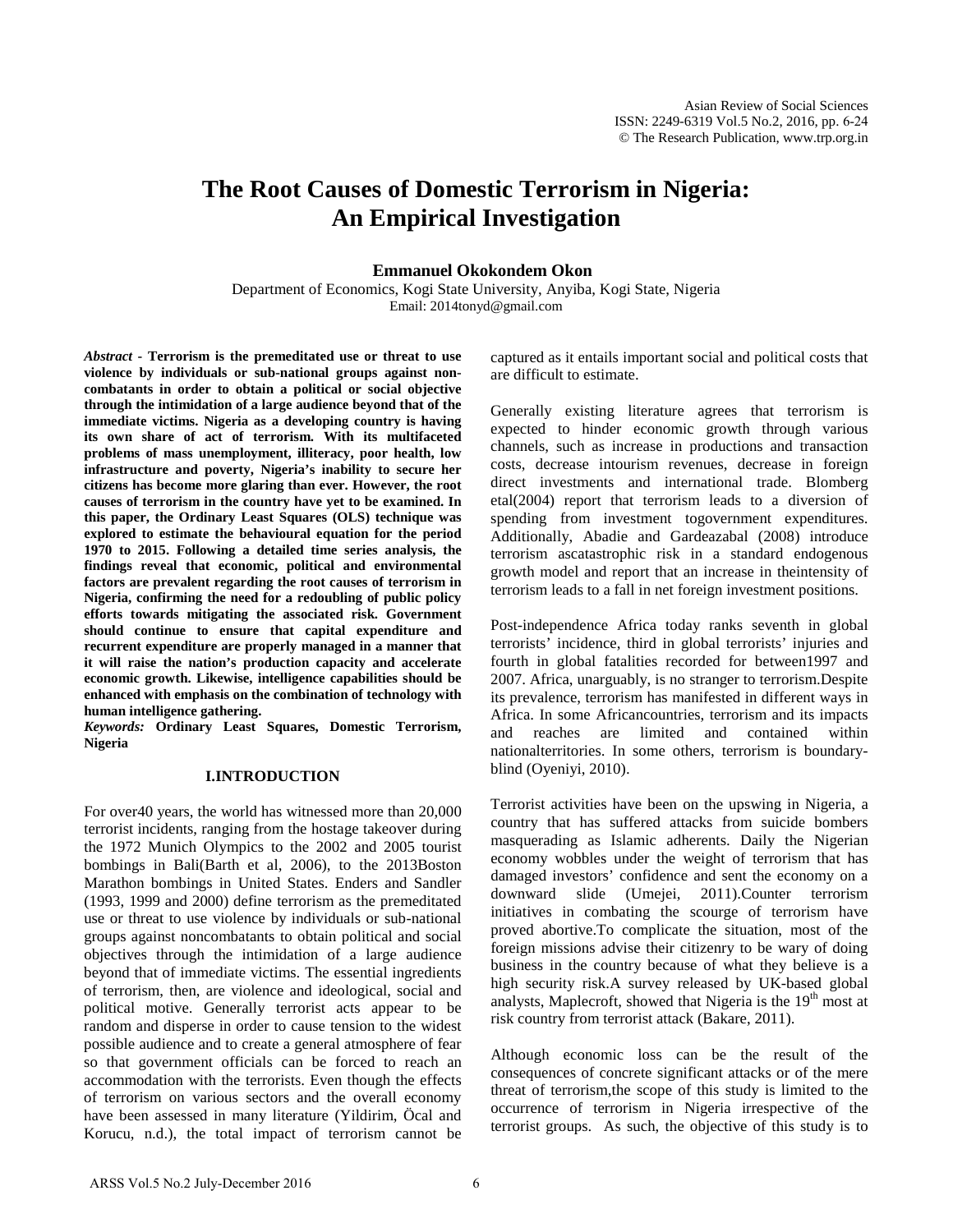empirically investigate the determinants of terrorism in Nigeria from 1970 to 2012. It is important to note that there is a difference in domestic and international terrorism. Much of the transnational terrorism today seems to be generated from grievances against rich countries. Terrorists may decide to attack national of rich countries or their property to attract international publicity. That might result in the fact that transnational terrorism may affect mainly rich countries. The same cannot be said about domestic terrorism (Abadie, 2006). The origins and immediate effects of domestic terrorism are circumscribed to the host country (Rosendorff and Sandler, 2005). Therefore, to understand the country-level determinants of domestic terrorism it is important to look primarily within countries, and analyze how characteristics of the environment, that is, structural factors at the national and local level, affect the emergence of domestic terrorism (Polo, 2012). An understanding of the causes of domestic terrorism in Nigeria is essential if an effective strategy is to be crafted to combat it. The rest of the paper is structured as follows. Section ii provides an overview of terrorism in Nigeria. The literature review and theoretical framework are shown in section iii. Section iv presents the analytical procedure for the study and also describes the data, specifications the model and indicates the estimation Technique. The results of the empirical analysis are reported in Section v. Section vi summarizes the main conclusions of the paper and gives policy recommendation.

# **II. HISTORICISING DOMESTIC TERRORISM IN NIGERIA**

Domestic terrorism has had an uneven growth in Nigeria. This came about as a result of revolutionary movements and violent inter-ethno-religious clashes. Osaghae and Suberu (2005) stated that, ethnic and violent clashes can be traced to colonialism and its attendant policies. Colonialism brought about socio-economic inequality through the institutionalization of classes and thereby class struggle (Njoku, 2011). A state of mutual suspicion existed among the major ethnic groups in Nigeria. And violent clashes among these groups has economic undertone. The various ethnic groups are keen to control the central government because all resources are centralized, thus making positions in the central government highly lucrative (Osaghae and Suberu, 2005). Furthermore, Falola (2009), in his book, Colonialism and Violence in Nigeria, argued that the root cause of violent activities in Nigeria today, such as Jos crisis, the Niger Delta violence in the southern and northern part of Nigeria respectively, can be traced to colonialism. At that time, the natives challenged colonial rule through violence. Therefore, a "public culture" was created in the Nigerian polity, in which the citizenry were inclined to commit acts of violence in response to exploitative colonial policies. Some of the notable violent protests during the colonial rule were the Aba women riot of 1929, and the Ekumeku wars, in which the guerilla form of resistance was

used against the British occupation of Nigeria (Falola, 2009).

These violent activities by the colonial people in Africa and Nigeria, in particular during the colonial period, can be traced to the policies of the colonial authorities, during and after the period of the great depression from 1929 to 1939 (Njoku, 2011). Before the depression of the 1930s, the economic depression in the 1870s was the major factor that led to the colonialism in some parts of Nigeria (Ochonu, 2009). The economic depression of the 1930s was felt in various ways. There was the "falling export prices for crops and tin and declining trade profits and revenue, as British firms either ceased importing European manufacturers or sought tax relief"(Ochonu, 2009). This economic development had an established economic pattern where the agricultural and other reserves are accumulated from the taxes paid the colonialist. The colonial authorities responded by introducing austerity measures aimed at cutting salaries, firing some workers, expanding taxation, an aggressive revenue drive, public works were suspended, price controls, and expansion of export crops (Ochonu, 2009). The Root Causas of Domestic Terrorism in Nigeria: An Empirical Investigation<br>
is the Root age (2009). The particular during the colonial people in Africa and<br>
the functions (and the Society and particular during the colon

The people of Nigeria were prematurely integrated into the world market. According to Ochonu, "they were placed in the web of uncertainty, volatile and exploitative world market." He further stated that "during the depression, the British colonial authority implemented contradictory policy of both incorporation and imperial closure of colonially mediated globalization and deglobalization."

These economic policies of the colonial authority, which affected the income of colonial subject, stirred up all forms of violent and domestic terrorism against colonial authorities. These problems are attributed to the negative effect of globalization or pre-modern globalization. This is based on the fact that by the 1920s and the 1930s, the colonized nation's economy had been fully integrated with the world economy, forming a center- peripheral-like relationship. Thus, the economic depression in Western developed states affected the colonial states (Njoku, 2011).

Furthermore, in the 1980s, another economic depression hit the nation; that is, in the period of the "oil doom" there was a sharp drop in the sale of crude oil, which was rapidly becoming the major export earning of the country at that time. Responding to the economic crisis, the government, under the advice of the IMF, introduced the structural adjustment program (Libcom.org, 2006). This austerity measure, which was aimed at wage cuts, dismissal, cuts in government expenditures, etc., resulted in severe hardship among the populace. The end product became violent protests and domestic terrorism towards the government. "In 1988, in response to an increase in the price of fuel, riots broke out in Jos and Sokoto state, which turned out to more intense…."(Libcom.org, 2006). Moreover, in May and June of 1989, several towns such as Lagos, Ibadan, Benin City, and Port Harcourt revolted against the IMF's plans, which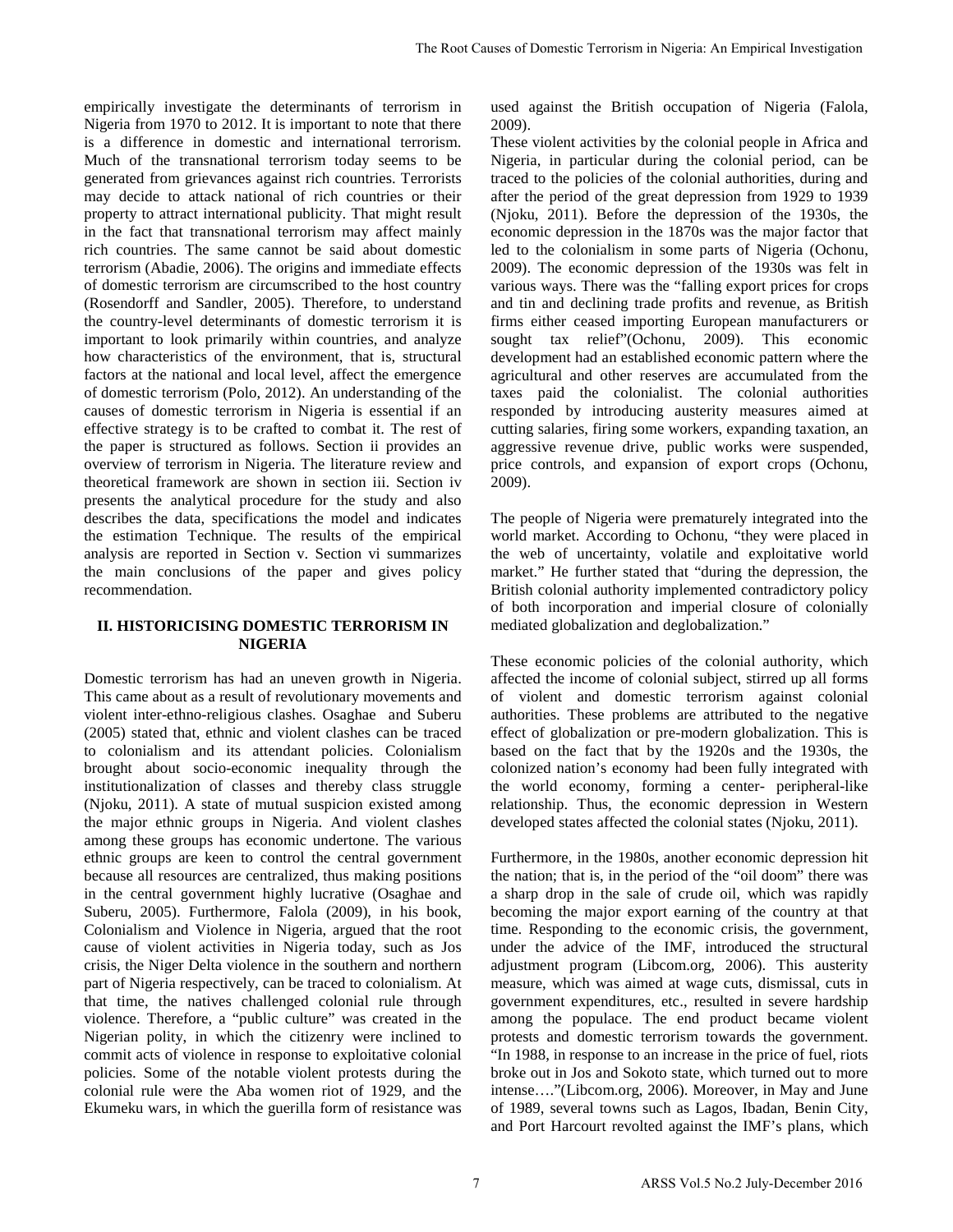resulted in destruction of hundreds of lives and property worth millions of naira (the Nigerian currency)(Libcom.org, 2006).

The economic crisis in the 1980s saw the emergence of groups who were involved in terrorist activities in the country. They include: Ogoni Youth, Niger Delta Volunteer Force, (NDVF), Odua People Congress (OPC), Arewa Youth Consultative forum, Movement for the Actualization of the Sovereign State of Biafra (MASSOB), Movement for the Survival of the Ogoni People (MASOP), Movement for the Emancipation of the Niger Delta (MEND), Ijaw Youth Council (IYC), Egbesu Boys of Africa (EBA), Niger Delta Vigilante (NDV), Isoko National Youth Movement (INYM), Egi Women Movement ( see Table 1 in Appendix for police record of some cases of kidnapping and piracy by some of these groups in the Niger-Delta). "Several factors underline the growth and development of these groups… economic recession of the 1980s, falling commodity prices,<br>OPEC price increases, privatization, economic OPEC price increases, privatization, economic liberalization, deregulation, currency devaluation, cold war politics, trade barriers" (Libcom.org, 2006) ( see Table 2 in Appendix for the casualty rate of some of the terrorist groups in Nigeria).

In another vein, this period also witnessed state terrorism. The response by the government to these violent protests was brutal. Several military administrators from the 1980s through the 1990s responded violently to these protests, thereby creating an atmosphere of fear(Njoku, 2011). Ogundiya and Amzat posited that certain incidences capture the fact that, in suppressing opposition to economic policies by the military government, diverse acts of state terrorism were carried out successfully. For instance, Ken Saro Wiwa, the leader of the Movement for the Survival of the Ogoni People (MASOP), was executed by the then military ruler General Sanni Abacha; the assassination of Dele Giwa, an editor and environmental activist, through a letter bomb in October 1986; the assassination of Kudirat Abiola in June 4 1999; and the assassination of Moshood Abiola in July 7, 1998(Ogundiya and Amzat, 2008).

A major challenge of domestic terrorism that is currently facing the country is the emergence of dreaded Islamic sect popularly called Boko Haram in the Northern part of Nigeria. Ideologically, Boko Haram proposes that interaction with the Western world is forbidden, and also advocates the establishment of a Muslim state of Nigeria (Zumve, Ingyoroko and Akuva, 2013). The activities of the Islamic group especially since 2009 in the area have not only constituted a major security threat to the nation, but has also make the area the most dangerous place to live in the country (Abimbola and Adesote, 2012). It is important to state from the outset that an attempt to forcefully impose religious ideology or belief on the Nigerian society since her independence in 1960 especially in the Northern part is not new. The first major attempt in the post colonial period was led by the leader of the Maitatsine sectarian group in 1980s

and eventually led to large scale uprisings (Abimbola and Adesote, 2012). Thus, it can therefore be said that the emergence of this dreaded Islamic sect popularly known as the Boko Haram had its root and inspiration from colonial period as well as from the "Maitatsine" uprisings of the early 1980s in particular (Abimbola and Adesote, 2012). Although Boko Haram could be compared in terms of philosophy or ideology and objectives to the Maitatsine sectarian group, its organizational planning, armed resistance, and modus operandi is Taliban (Danjibo, 2009).Table 3 captures in summary the terror-related deaths and destruction perpetrated by the Boko Haram from July 2009 to April 2012(also, see Appendix for images of terrorism in Nigeria).

# **III. LITERATURE REVIEW AND THEORETICAL FRAMEWORK**

Terrorism represents a major threat to all states and human security, but not all countries and regions appear equally vulnerable, nor do they face the same type and level of risk (Polo, 2012). Although there already exists a significant body of research on terrorism, most existing systematic research on terrorism focuses exclusively on transnational terrorism, where either the perpetrators, venue, or victims or origins of attacks involve different countries, as opposed to domestic, home-grown, or home-directed terrorism within a single country (Sandler and Enders, 2008; Enders, Sandler and Gaibulloev, 2011; Savun and Phillips, 2009; Krieger and Meierrieks, 2010). Existing literature on domestic terrorism is in fact primarily qualitative and often based on case-studies that only consider conflict cases and where the findings are difficult to generalize (Sanchez-Cuenca and de la Calle, 2009). The near exclusive transnational focus is unfortunate, as domestic terrorist attacks outnumber transnational attacks about four to one, and domestic attacks have generated a much larger number of deaths and victims (Enders and Sandler, 2006; La Free and Dugan, 2004; Savun and Phillips, 2009).

As a result of the focus on transnational terrorism little is still known about the causes of domestic terrorism, and how these may differ from transnational attacks. There are strong reasons to suspect that the explanatory frameworks for transnational terrorism are inadequate for understanding domestic terrorism (Polo, 2012). If so, generalizing from research on transnational terrorism to domestic terrorism may yield misleading conclusions and flawed policy prescriptions for counterterrorism efforts (Berrebi and Lakdawalla, 2007; Feldmann and Perälä, 2004; Piazza, 2008; Crenshaw, 1981; Eubank and Weinberg, 1994, 1998; Li, 2005; Young and Findley, 2011; Chenoweth, 2010; Piazza, 2011; Polo, 2012). Therefore, to understand the country-level determinants of domestic terrorism it is important to look primarily within countries, and analyze how characteristics of the environment affect the emergence of domestic terrorism (Polo, 2012).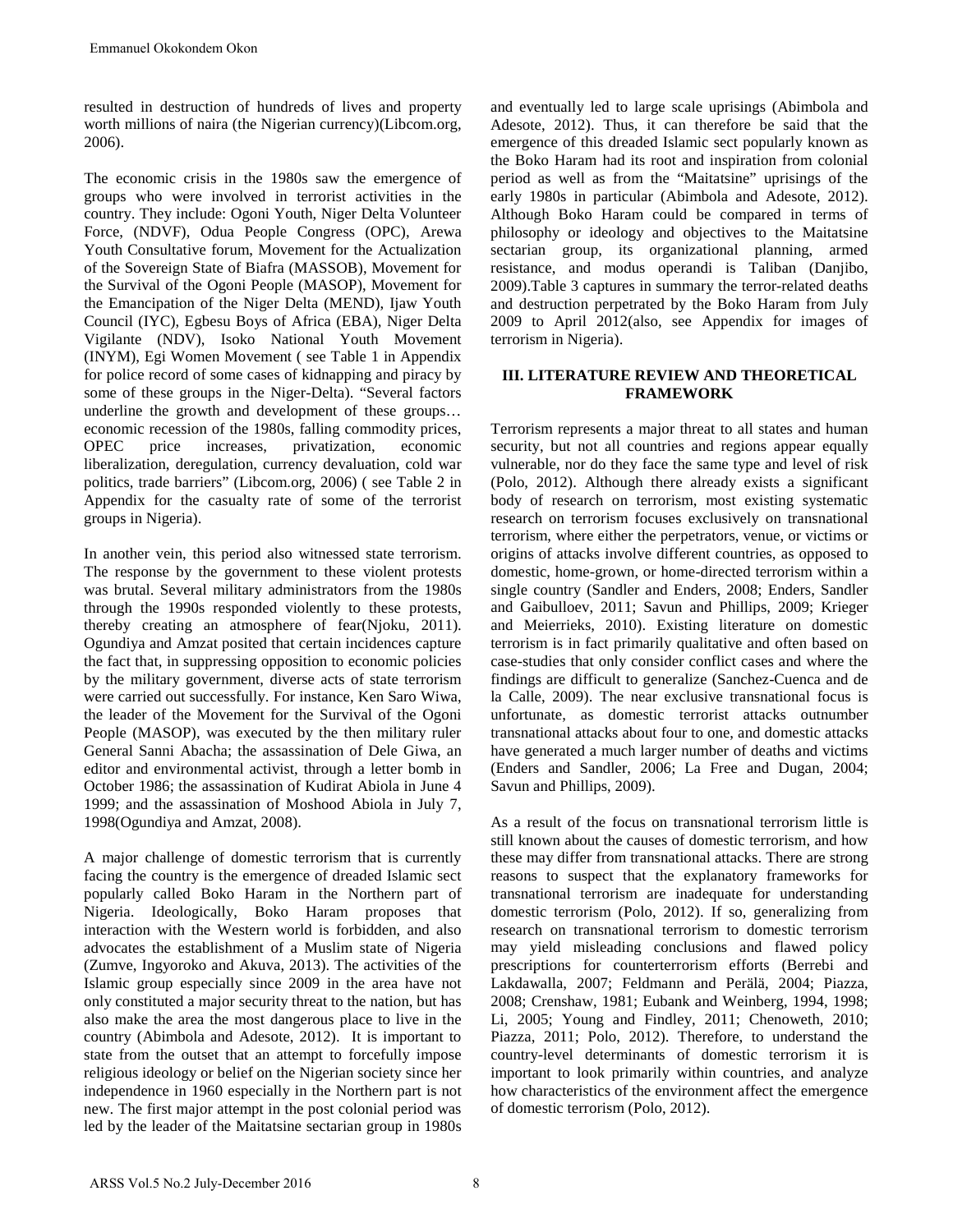The country of focus in this current study is Nigeria and an economic theoretical framework is adopted in understand the determinants of domestic terrorism, this is because domestic terrorism is homegrown and home-directed: its origins and immediate effects are circumscribed to the host country (Rosendorff and Sandler, 2005). An economic view on terrorism assumes that terrorists are rational actors (Schneider, Brück and Meierrieks, 2011). The average terrorist behaves more or less as a homo economicus, considering their response to incentives, their narrow selfinterest and the rationality of their expectations (Caplan 2006). As rational actors they commit terrorist actions in order to maximize their utility, given certain benefits, costs and constraints linked to these actions (Sandler and Enders 2004).The calculus of terrorists includes their marginal benefits and costs. The utility-maximizing level of terrorism is the level where the marginal costs equal the marginal benefits of terrorism. Benefits from terrorism arise from obtaining the tactical and strategic goals of terrorism. The costs of terrorism are linked to e.g. the use of resources and to the opportunity costs of violent behavior (Frey and Luechinger, 2004). Aggregate' factors that are countryspecific impact the terrorists' cost-benefit matrices and thus their behavior. Such determinants may either raise the price of terrorism or the opportunity costs of terrorism, causing a decline in terrorist activity. Alternatively, the price of terrorism, and thus the opportunity costs of terrorism, may be decreased, resulting in an increase in violent behavior. The empirical literature on terrorism roots surveyed in the following picks up this idea (Schneider et al, 2011).

In general, this literature aims at finding the roots of terrorism. Basically, the idea is that certain poor or unfavorable conditions morph into violence (terrorism) via the aforementioned cost-benefit effects. Here, a central question is whether economic (e.g., poverty) or political (e.g., repression) factors are root causes of terrorism (Schneider et al, 2011). Of course, eventually finding the root causes of terrorism should be particularly interesting for counter-terrorism, e.g., when deciding whether to focus on economic or political development. However, while some researchers (e.g., Krueger, 2007; Krueger and Laitin, 2008) argue that political conditions matter clearly more to terrorism than economic ones, other studies come to less conclusive (or contradicting) conclusions. Also, noneconomic and non-political factors (e.g., ethnic conflict and geography) have also been found to matter to terrorism. That is, the empirical evidence offers ample support for a number of distinct schools of thought emphasizing the relative importance of certain terrorism determinants on theoretical grounds: economic deprivation, socio-economic change over long-run socio-economic conditions, political and institutional order, semi-open societies (partial democracies), Economic and political integration, Political transformation and political instability, contagion(Gurr, 1970; Robison et al, 2006; Ehrlich and Liu, 2002; Ross, 1993; Kirk, 1983; Kurrild-Klitgaard et al., 2006; Campos and Gassebner, 2009; Rotberg, 2002; Huntington,1996;

Bernholz, 2006; Bergesen and Lizardo, 2004; Li and Schaub, 2004).

Some studies try to gain information about the causes of terrorism by analyzing individual Behavior. In general, their findings suggest that on an individual level violent activity is not correlated with poor economic conditions or low levels of education. By contrast, higher income and better education seem to promote participation in terrorist activity (as does a young age) (Krueger and Maleckova, 2003; Bueno de Mesquita, 2005; Berrebi, 2007; and Krueger, 2008).

## **IV.ANALYTICAL PROCEDURES**

The following analytical framework is derived from the utility theory following Bueno de Mesquita (2005).Consider amodel of the relations between three actors: the government (*G*), a terrorist organization (*T*), and a group of potential terrorists which is a subset of a population.

Individuals (sympathizers or potential terrorists) can decide whether to engage in economic activity or to volunteer for a terrorist organization. If an individual*i* decides to engage in economicactivity, the utilitygained is given by:

$$
U^e_i = (1 - \tau(a)) f(\gamma, \theta_i) \quad \dots (1)
$$

*where f(·) is increasing, concave in γ and θi, and represents the utility from economic gains. γ is a parameter that accounts for factors—beyond personal characteristics*  $(\theta_i)$ *and the effects of government crackdowns (τ)— that influence economic opportunity, such as the general state of the economy. Let's assume further that f*  $(\gamma, 0) = 0$  *for all y. That is, the absolutely lowest ability people*  $(\theta = 0)$  *have no economic opportunity.*

If an individual decides to become a terrorist, the individual receives two types of benefits: ideological benefit having to do with fighting back against a regime blamed for the loss of freedom, dignity, and rights. This benefit is an increasing function of government crackdowns given by  $e(a)$ , where  $e(\cdot)$  is positive for all *a* and  $e'(\cdot) > 0$  (Bueno de Mesquita, 2005).The second benefit an individual receives from joining a terrorist organization is a function of his or her effectiveness and success as a terrorist. In particular, individuals have a greater preference for being a terrorist if they are likely to be successful at furthering the organization's goals or if they have a chance of being promoted within the organization (Adams, 1987). The Root Causas of Domestic Terrorism in Nigeria: An Empirical Investigation<br>
and an<br>
Bernholz, 2006; Bergessen and Lizardo, 2004; Li<br>
arestand<br>
context<br>
context<br>
context times any total information about the causes<br>
tech

Let's assume further, that the greater the level of counterterror, the less likely any individual is to carry out successful attacks (i.e., the expected payoff from success as a terrorist decreases as the level of government counterterror increases).Consequently, this payoff is given by *u*(*a*,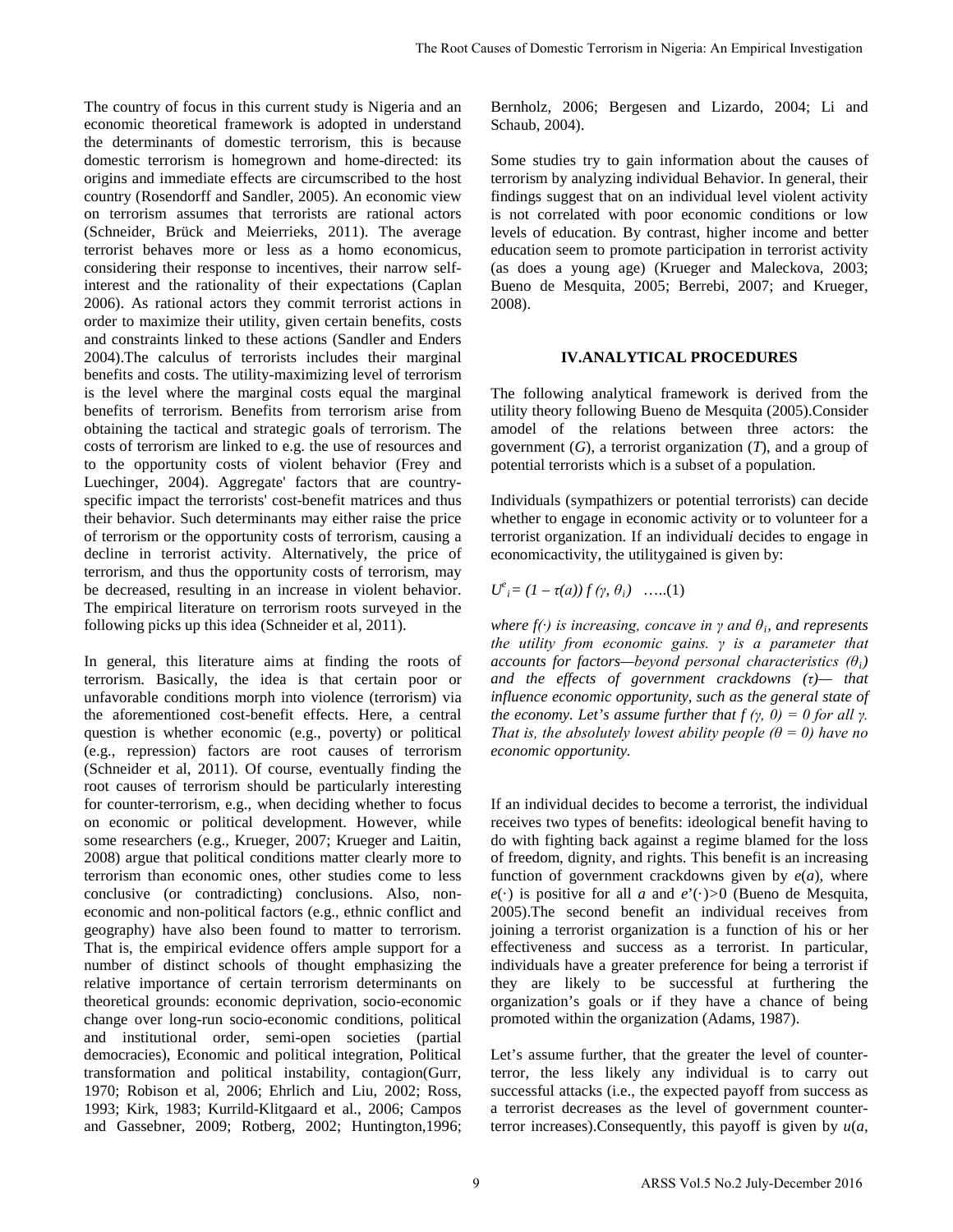θ*i*), where *u*(·) is nonnegative for all *a* and θ*, >0,*   $\frac{\partial u}{\partial a}$  < 0, and  $u(\cdot)$  is concave.

In general, an individual who becomes a terrorist gains utility:

$$
U^{v}_{i} = e(a) + u(a, \theta_{i}) \quad \ldots \ldots \ldots (2)
$$

In addition to accepting volunteers the terrorist organization invests resources *r* in costly terrorist activity. The impact of terrorist violence is a function of the amount of resources devoted to terror, the average quality of the terrorists, and the level of counter-terror(Bueno de Mesquita, 2005). It is given by: Emmanuel Okokondem Okon<br>
(i), where  $u(\cdot)$  is nonnegative for all a and  $\theta$ ,  $\frac{\partial u}{\partial \theta} > \theta$ ,<br>
(i), where  $u(\cdot)$  is concave.<br>  $\frac{\partial u}{\partial \theta} > \theta$ , and  $u(\cdot)$  is concave.<br>  $\frac{\partial u}{\partial \theta} = 0$ , and  $u(\cdot)$  is concave.<br>  $\frac{\partial u}{\partial$ 

 $v(r, \overline{\theta}, a)$  …….(3)

*v(·) is increasing and concave in both r and θ while it is decreasing and concave in a.* 

It is assumed that:

$$
\frac{\partial^2 v(r, \overline{\theta})}{\partial r \partial \overline{\theta}} > 0 \text{ and } \frac{\partial^2 v(r, \overline{\theta})}{\partial r \partial a} < 0
$$

*The intuition here is that investments in terrorism are more productive, the higher the quality of operatives and less efficient the greater the level of counter-terror. There are opportunity costs associated with devoting scarce resources to political violence given by*  $c(r)$ *, where*  $c(\cdot)$  *is increasing and strictly convex.* 

The terrorist organization's overall expected utility is given by:

$$
UT = v (r, \overline{\theta}, a) - c (r) \qquad \dots(4)
$$

The government seeks to avoid terrorist attacks. It also bears a cost for engaging in counter-terror given by  $k(a)$ , where  $k(\cdot)$  is increasing and convex(Bueno de Mesquita, 2005). The government's utility, then, is given by:

$$
U^{G}
$$
 = -  $\nu$  (*r*,  $\overline{B}$ , *a*) -  $k$  (*a*) .........(5)

The following maximization problem is solved once the terror organization has chosen its operatives (which determines θ):

$$
\frac{\text{Max } v(r, \overline{\theta}, a) - c(r) \quad \dots \dots \dots (6)}{r}
$$

The first order condition characterizes the optimum (since the objective function is concave):

$$
\frac{\partial v(r^*)}{\partial r} \mathbf{\theta}, a) = c'(r^*) \quad \dots \dots \dots (7)
$$

The left-hand side of Equation (1) represents the marginal benefit to the terrorist organization of increasing the level of resource commitment. The right-hand side represents the marginal opportunity costs of increasing the level of resource commitment. Setting these equal implicitly defines the optimal level of resource commitment:

$$
r^*(a, \overline{\theta}) \qquad \qquad \ldots \ldots \ldots \ldots (8)
$$

*Some facts about the terror organization's behavior is that the amount of resources (r* <sup>∗</sup> *) devoted to terrorism increases the quality of the operatives*  $(\bar{\theta})$ *; the terrorist organization chooses the highest ability volunteers available; greater ideological motivation and economic downturns increase mobilization.*

In general, the occurrence of terrorism depends on the extent to which government cracks down on terrorist organizations. Government crackdowns can lead to either increased or decreased mobilization. Crackdowns increase mobilization if the marginal effects on economic opportunity and ideology are greater than the marginal effect on the ability of terrorists to carry out effective attacks. Otherwise they decrease mobilization. Following equations 2, 4 and 5, the occurrence of terrorism (T) is given by:

$$
T = U^{T} + U^{v} - U^{G} \qquad \qquad \dots \dots \dots \dots (9)
$$

# *A***.***Estimation Model, Data and Estimation Techniques*

When considering dependent variables, there are several measurements for terrorism such as: 1) the number of terrorist incidents per year; 2) the number of victims per incident (Caruso and Schneider, 2011). The first dependent variable, namely the number of terrorist incidents per year, is expected to capture the choice of perpetrating some terrorist attack. In any case, they can be considered *preconditions* for terrorism, namely: *factors that set the stage for terrorism over the long run,* as defined in Crenshaw (1981). The second dependent variable is the number of victims per incident, which is intended to capture the brutality of terrorism. In particular, brutality of terrorism is somehow a measure of terrorist output. Due to issues of data availability, the dependent variable used in this paper is the occurrence of terrorism (T) and it is based on the chronological data on terrorism incidents. The variable is constructed using binary.

According to Godovicova (2012), there exists no single root cause of terrorism, or even a common set of causes. Invariably, there are a huge number of potential factors explaining terrorism and the specification of the terrorism function varies according to the country or region concerned, the time period of the study, the type of the data (time series or panel data) and the nature of terrorism. The choice of the explanatory variables included in this paper is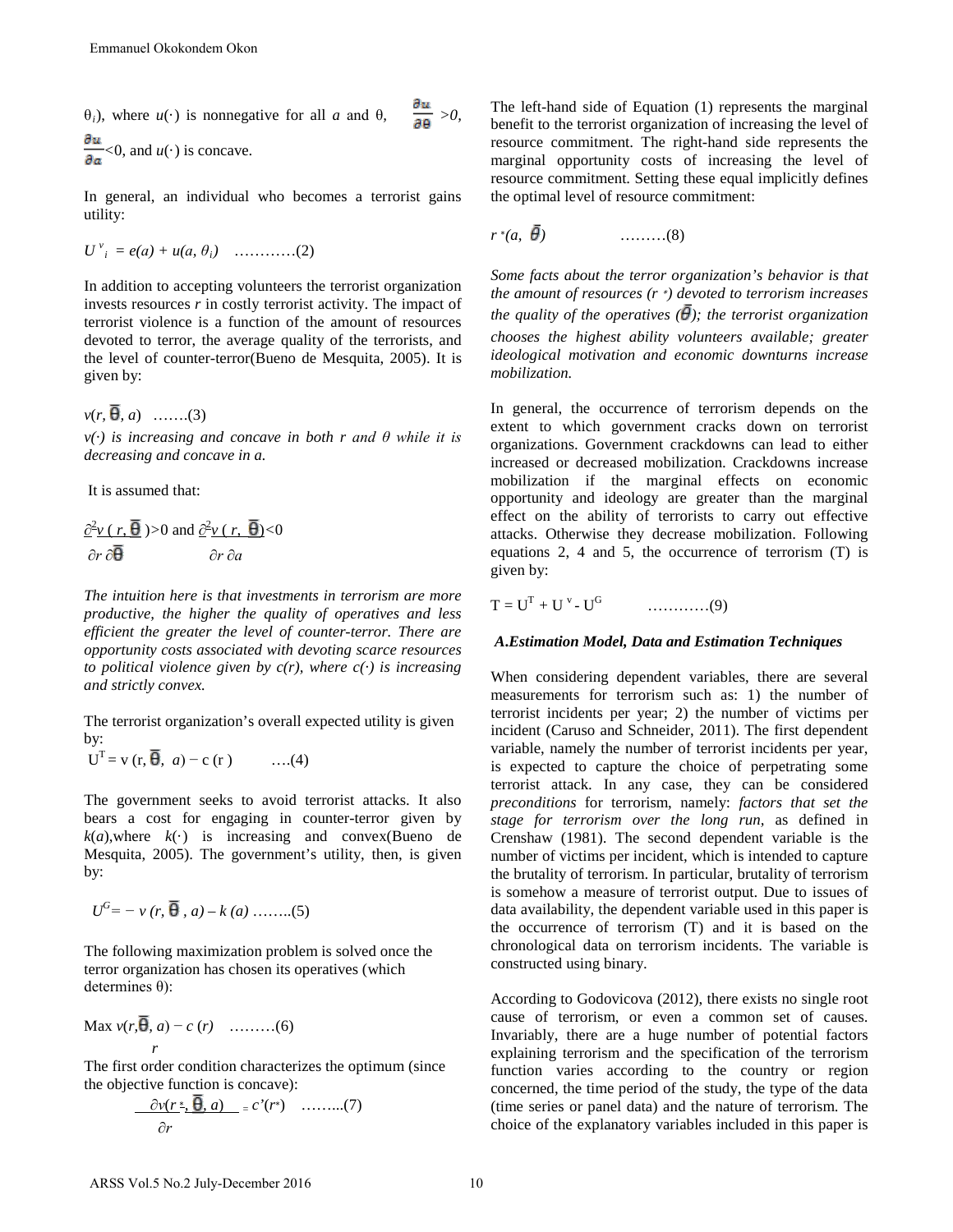sensitive to problems, such as, the degree of freedom loss, data reliability, collinearity problems, etc. The intent in this paper is to empirically test variables resulting in domestic terrorism occurrence in Nigeria. Using generic terms from literature, a multiple regression model is developed as follows after equation 9:

Domestic Terrorism =  $\lambda_0 + f_1$ (economic) +  $f_2$ (social) +  $\mathfrak{q}_3$ (political) +  $\mathfrak{q}_4$ (demographic) +  $\mathfrak{q}_5$ (geographic) +  $\mathfrak{g}_{6}(\text{environmental}) + \lambda$  ....(10)

*Where*  $\lambda_0$  *is a constant term,*  $q_1$ *...*  $q_6$  *are coefficients that will be estimated empirically. The error term is given as*  $\lambda$ *. A linear relationship is used because of its simplicity and easiness of using for regression analysis. The signs of the respective economic coefficients are expected to be negative, likewise is the geographic variable coefficients. The expected sign of the coefficients of social variables is positive. So also are the coefficients of political, demographic, and environmental variables expected to be positive.*

However, substituting specific measures for generic categories, equation 10 becomes a little complex:

Domestic Terrorism =  $\lambda_0$  + $\mathbf{q}_1$ (GDP per capita, human development index, inequality of income) +  $\frac{d_2(poverty)}{d_3(political - stability)}$ level/unemployment rate) +<br>+ $f_4$ (population growth) + $f_5$ growth)  $+{\mathsf d}_5$ (mineral resources) +  $\mathfrak{g}_6$ (urbanization) +  $\lambda$  ………..(11)

To assess alternative explanations, additional control and robustness variables will be added to the base model.

Data for all the variables are obtained from various statistical sources. The data set was restricted to the period: 1970- 2015. The choice of period was guided by the frequency and intensity of terrorist attacks in the country. Most of the data are expressed in logarithms to capture multiplicative effects of the selected determinants. To investigate the data univariate properties and to determine the degree to which they are integrated, both the augmented Dickey-Fuller (ADF) (1979) and Phillips-Perron (PP) (1988) unit-roots tests have been employed. Secondly, the paper examines the causal relationship between the dependent and explanatory variables by employing the Granger causality tests for co-integrating systems. Such an exercise will provide an understanding of the interactions among the variables in the system and will shed light on the directions of the causality. To actually estimate the basic specification in equation (10), Ordinary Least Squares (OLS) method was used.

# **V. EMPIRICAL RESULTS AND DISCUSSIONS**

The summary of the statistics used in this empirical study is presented in Table 4 in Appendix. As may be observed, LOG(HDI) has the lowest mean value of -0.948307 while LOG(GOVX) leads with a maximum value of 15.16321. In terms of minimum value, LOG(OPEN) showed the least, i.e., -3.912023 and has the highest standard deviation (2.897208). The analysis was also fortified by the values of the skewness and kurtosis of all the variables involved in the model. The skewness is a measure of the symmetry of the histogram while the kurtosis is a measure of the tail shape of the histogram. The bench mark for symmetrical distribution i.e. for the skewness is how close the variable is to zero while in the case of kurtosis, when it is three is called mesokurtic but values lower than that is called platykurtic and above is referred to as leptokurtic. The result of the Jarque-Bera also confirms the normality distribution assumption of the model.

As a prelude to estimation of the model, the correlation for the variables is examined in Table 5 (see Appendix). The correlation coefficients among the variables are relatively high especially between urbanization rate (LOG(UBAN)) and government expenditure (LOG(GOVX)) and between trade openness (OPEN) and government expenditure (LOG(GOVX)). Similarly, this high correlation is displayed between Human development index (LOG(HDI)) and occurrence of terrorism (TERR) and also between urbanization rate (LOG(UBAN)) and oil export (LOG(OEXP)) which is a proxy for natural resources.

Concerning the unit roots, results of both the ADF and PP tests are reported in Table 6.1 and 6.2 (see Appendix). The result in Table 6.1 shows that besides human development index (HDI) and poverty level (POVL), all the other variables were not stationary at levels. This can be seen by comparing the observed values (in absolute terms) of both the ADF and PP test statistics with the critical values (also in absolute terms) of the test statistics at the 1% level of significance. Since the result from table 6.1 provides strong evidence of non stationarity, hence, the null hypothesis is accepted, as such, it is sufficient to conclude that there is a presence of unit root in the variables at levels. Based on the result, all the variables were differenced once and both the ADF and PP test were conducted on them again and the results presented in Table 6.2. The result reveals that all the variables are stationary at first difference, on the basis of that, the null hypothesis of non-stationary is rejected and it is safe to conclude that the variables are stationary, implying that the variables are integrated of order one, i.e. 1(1). The Root Causa of Domestic Terrorism in Nigeria: An Empirical Investigation<br>
in loss, terms of minimum value, LOG(OPEN) showed the least<br>
in this i.e., -39/12023 and lass the highest standard deviation<br>
in this i.e., -39/

To investigate the causal relationship among the variables, this paper adopts the Granger Causality test. As presented in table 7, the results show that there is a feedback causal relationship between LOG(POPG) and LOG(GDPC); POLS and LOG(GOVX); LOG(POVL) and LOG(GOVX); LOG(OEXP) and LOG(GOVX) Unidirectional relationship is seen between LOG(GDPC) and LOG(UNEM) without a feedback effect, running from LOG(UNEM) to LOG(GDPC). Similarly, a unidirectional relationship is observed between LOG(UNEM) and LOG(GOVX), the causality runs from LOG(UNEM) to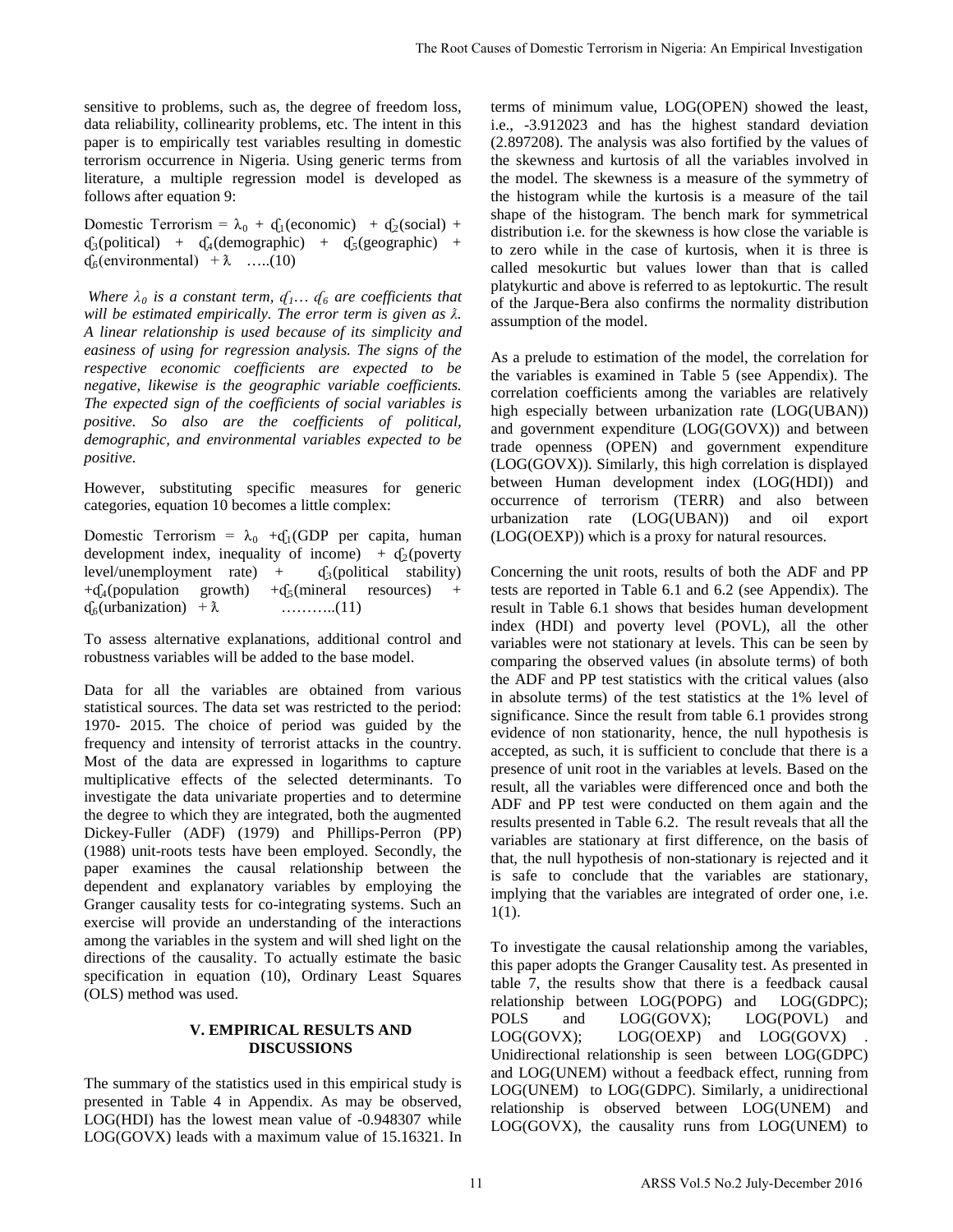LOG(GOVX). The causality result also revealed a unidirectional relationship without feedback effect between TERR and LOG(POVL). The paper found no causal link between LOG(OEXP) and TERR; and LOG(UBAN) and TERR. More of the unidirectional and independent relationships of the variables are shown in Table 7 in Appendix.

Table 8 (see Appendix) shows the regression estimates for the study from column 1 through 5. Column 1 reports Ordinary Least Squares (OLS) estimates of the coefficients in equation (11). The most important economic explanations of terrorism generally focus on poor economic conditions and lack of economic opportunities. As part of the economic factors, variables such as GDP per capita, human development index and Gini coefficient were incorporated. The coefficient on log GDP per capita in column (1) shows no significance but the coefficient on LOG(HDI) shows that a 1% increase in human development index is associated with a 1.95% increase in terrorism. This is contrary to economic expectation. The Human Development Index measures the well-being of the inhabitants of the country along three different dimensions: health, education, and income. It is constructed using country data on life expectancy at birth, adult literacy and school enrollment ratio, and GDP per capita. Emmanuel Okokondem Okon<br>
CG(GOVX). The causality result also revealed a notificational relationship without feedback effect between<br>
FERR and 1.OG(GPOV1). The paper found no causal link<br>
highlicational relationship without

Though the LOG(HDI) is wrongly signed as indicated in column (1) in Table 8, a plausible explanation for this is that economic growth in Nigeria is largely driven by capitalintensive sectors, it has not translated into sufficient job creation and poverty remains high. As a result, Nigeria has a low Human Development Index (HDI). The country has made some progress towards attainment of the Millennium Development Goals (MDGs), albeit slowly and unevenly (ADBG, 2013). According to UNDP (2007), Nigeria's more than 140 million people will be better-off if the 6% average growth of the economy is matched with more productive and stable jobs and a more equitable distribution of income. On the other hand, the gini coefficient (LOG(GINI)) which shows the income distribution is statistically insignificant at any of the conventional levels.

To understand how the characteristics and quality of the country's political environment influence the risk of domestic terrorism, political stability variable (POLS) was included. It is a dummy variable that captures the political regimes in Nigeria over the years. It assumes the value of 1 for year of civilian rule and 0 for military rule. These political regimes differ considerably in their ability to satisfy the grievances of groups within the society (Lijphart, 1977; Powell, 1982; Aksoy and Carter, 2011). As a consequence, groups who feel excluded from the political process and lack viable alternatives may ultimately resort to terrorist violence as a means to express their grievance and advance their political goals. From column 1 in Table 8 (see Appendix), the coefficient of POLS variable shows a positive and statistically insignificant relationship with terrorism.

The presence of widespread poverty favors the recruitment process undertaken by terrorist organizations because the opportunity cost for individuals is very low. To control for this social factor, there was need to introduce the variable poverty level (LOG(POVL)). From the result in column 1 of Table 8, the coefficient showed a positive but statistically insignificant relationship with terrorism. It is well-known that certain geographic characteristics may favor terrorist activities. Some areas of the country are endowed differently in terms of mineral resources. To control for the effect of geographic factors on terrorism, mineral resources is proxy by oil export (LOG(OEXP)). The result shows that this variable does not show a statistically significant impact on terrorism at conventional test levels, even though it is correctly signed.

To control for environmental factors, urbanization rate was added to the baseline specification. From social point of view urbanization (LOG(UBAN)) encourages crimes (including terrorism) as the rate of crime is higher in large cities and in urbanized areas. The positive relationship between urbanization rate and terrorism is in conformity with the expected result. Unfortunately, it happened to be statistically insignificant at any conventional test levels as depicted in column 1 in Table 8. To control for the effects of demographic factors on terrorism, population growth rate (POPG) was considered in the baseline specification as show in column 1 in Table 8. Several studies support the hypothesis that more populous countries are more likely to produce terrorism. The result of the regression analysis in this paper shows a correctly positively signed but statistically insignificant coefficient on LOG(POPG).

In column (2) specification, inflation rate was added to the other economic development indicators such as human development index, income equity, per capita GDP. Inflation denotes the average annual change in consumer price index. On one hand, it proxies changes in purchasing power of individuals which can affect the standard of living and in turn lead to terrorism. The result in column 2 in Table 8 shows that inflation (LOG(INFL) has an insignificant relationship with terrorism at any conventional levels even though it is correctly positively signed. Most of the coefficients of variables in the baseline model in column 1 were very slightly affected but there signs remained when inflation variable was injected in the model.

Column 3 provides more evidence when government total expenditure(LOG(GOVX)) was inserted in the specification in an attempt to add to the control variables on political factor. The coefficient showed an inverse relationship with terrorism, implying that 1% increase in government expenditure reduces terrorism occurrence by -0.199564%. The coefficient on LOG(GOVX) is correctly signed in line with economic expectation and statistically significant at 1% level. There are several possible interpretations for the strong statistical impact that government expenditure has showed on terrorism. This is because in Nigeria,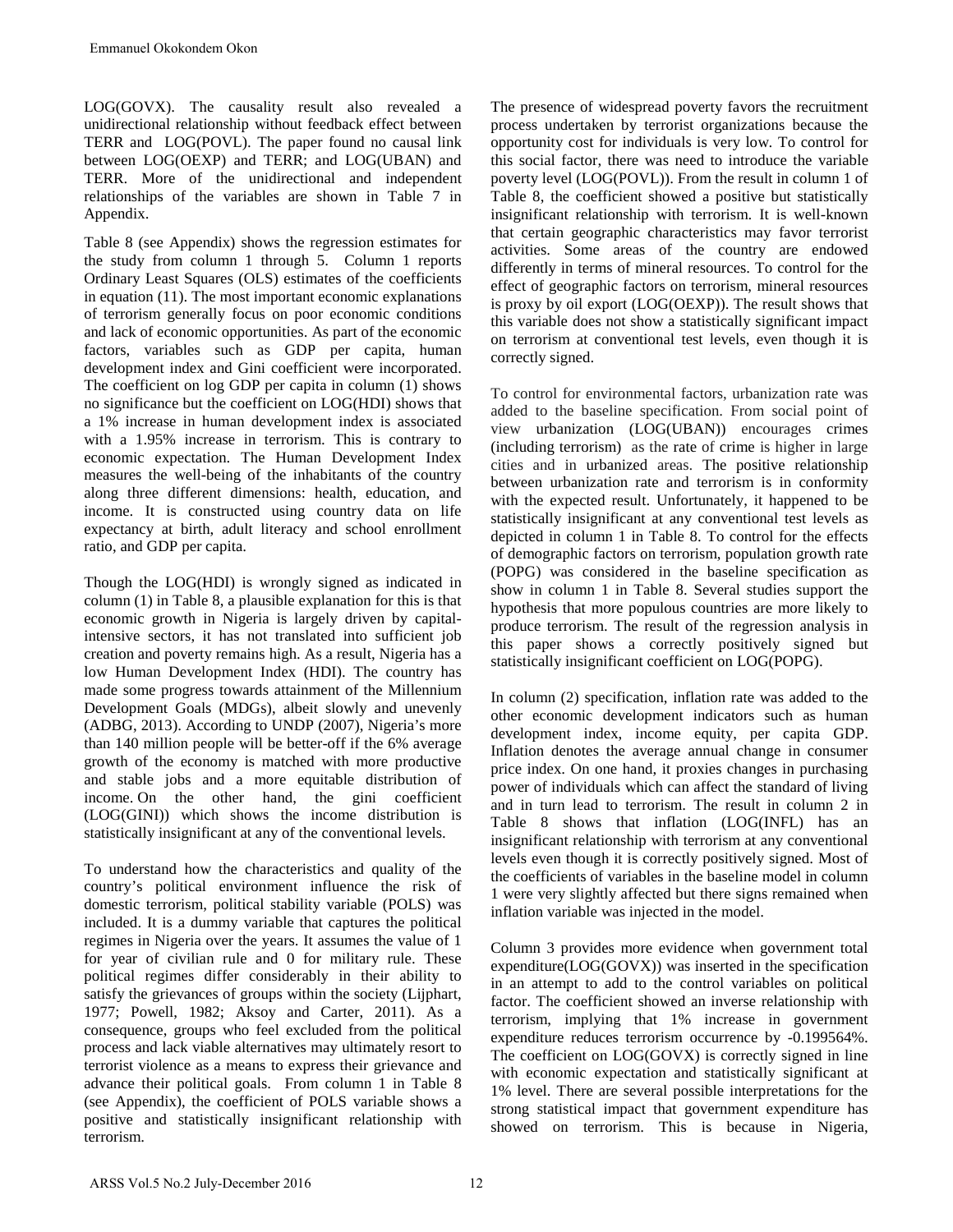government expenditure has continued to rise due to the huge receipts from production and sales of crude oil, and the increased demand for public (utilities) goods like roads, communication, power, education and health. Government is trying her best to meet the increasing need to provide both internal and external security for the people and the nation.

As a result of the inclusion of LOG(GOVX) in column 3 specification, other variables such as  $LOG(GDPC)$ , LOG(UBAN), LOG(INFL) that did not show statistical significance developed significant relationship with terrorism. In addition, the magnitude of the coefficients of the variables increases considerably in contrast with the results in column 2. For example, the coefficient on GDP per capita became correctly signed. It showed that a 1 percent increase in the log of GDP per capita is associated with a decrease of around -0.196051 percent in the occurrence of terrorism.

Still from column 3, a 1 percent increase in urbanization rate translates into a .3 - .4 percent increase in the occurrence of terrorism. Nigeria since independence has become an increasingly urbanized and urban-oriented society (Mongabay.com., 2012). Following the pattern of other countries, rapid urbanization and migration to the cities are major factors that contribute to higher crime rates as well as terrorism. The inclusion of LOG(GOVX) in column 3 specification showed a negative relationship between inflation rate and terrorism. This result should be treated with caution. Though inflation targeting has been the strategy of Central Bank of Nigeria, yet inflation has not reduced. The standard of living is decreasing such that it can encourage terrorism. Besides the changes experienced on the coefficients of the above variables when LOG(GOVX) was incorporated in the specification in column 3 of Table 8, all other coefficients remained nonsignificant at conventional test levels.

Column (4) reports the coefficients for the same regression as in column (3), but this time unemployment rate was added as control variable under social factors. Unemployment is commonly assumed as a proxy for a broader social welfare. The higher is the rate in unemployment the lower is assumed to be social welfare. Moreover, the higher is the number of unemployed individuals, the higher might be the number of potential terrorist because of a lower opportunity cost (Caruso and Schneider, 2010). The result presented in column 4 shows that unemployment rate (LOG(UNEM)) showed a nonsignificant relationship with terrorism. The coefficient carried a wrong sign (negative) and was found to be statistically insignificant at any conventional test levels. Other variables that showed significance and those that were not significant in column 3 showed the same characteristics in column 4 even though there were slight increases and decreases in the magnitude of their coefficients.

In an attempt to see whether international factors do matter in domestic terrorism in Nigeria, trade openness was incorporated in column 5 specification shown in Table 8. The degree of openness is commonly assumed to be a channel of economic growth. Therefore it is expected to have the same negative sign on terrorism as expected of GDP per capita. Definitely, the result revealed an inverse relationship with terrorism but statistically, this relationship was not significant at any of the conventional test levels. Other variables that showed significance and those that were not significant in column 3 showed the same features in column 5. However, some slight increases and decreases in the magnitude of their coefficients were observed. So also were the changes in their significant levels.

# **VI. CONCLUSION AND RECOMMENDATIONS**

Terrorism is a very complex and diverse issue; therefore to examine its root cause is a challenging task. Moreover, generalizing from research on transnational terrorism to domestic terrorism may yield misleading conclusions and flawed policy prescriptions for counterterrorism efforts. As such, this paper investigates domestic terrorism in Nigeria by employing annual data for the time period 1970-2012. Generally, the paper runs a regression with the dependent variable representing the occurrence of terrorism and various independent variables representing economic, political, social, demographic, geographic and environmental variables for the country. The aim is to see if there is a statistically significant relationship between the independent variables and the occurrence of terrorism. As usual the econometric results of the estimations are mixed. The results show that economic factor such as Human Development Index; political factor like political instability, environmental factor like urbanization favor the presence of terrorism. On the other hand, economic factors like GDP per capita and inflation; political factor like government expenditure discourages terrorism. The Root Causar of Domestic Terrorism in Nigeria: An Empirical Investigation<br>
10 to the In an attempt to see whether international factors do matter<br>
2016, and in obmostic terrorism in Nigeria: Ande upermass was<br>
the root

At this juncture, this paper sounds a note of caution that adequate and consistent data for the period of study was not available on the number of terrorist incidents per year and the number of victims per incident. Because of this limitation, attention was limited to the occurrence of terrorism which is a dummy variable. The data was constructed using a limited amount of best available information. Also, due to unavailability of data, many control variables were dropped from the model which would have allowed for a wider understanding of the effect of other factors on terrorism. The weaknesses with the data sets used in the paper highlight the importance of testing the roots of domestic terrorism in Nigeria with an alternative data set, variety of models and more advanced econometric techniques.

Nonetheless, the results in this paper shows the occurrence of terrorism originating from some factors, confirming the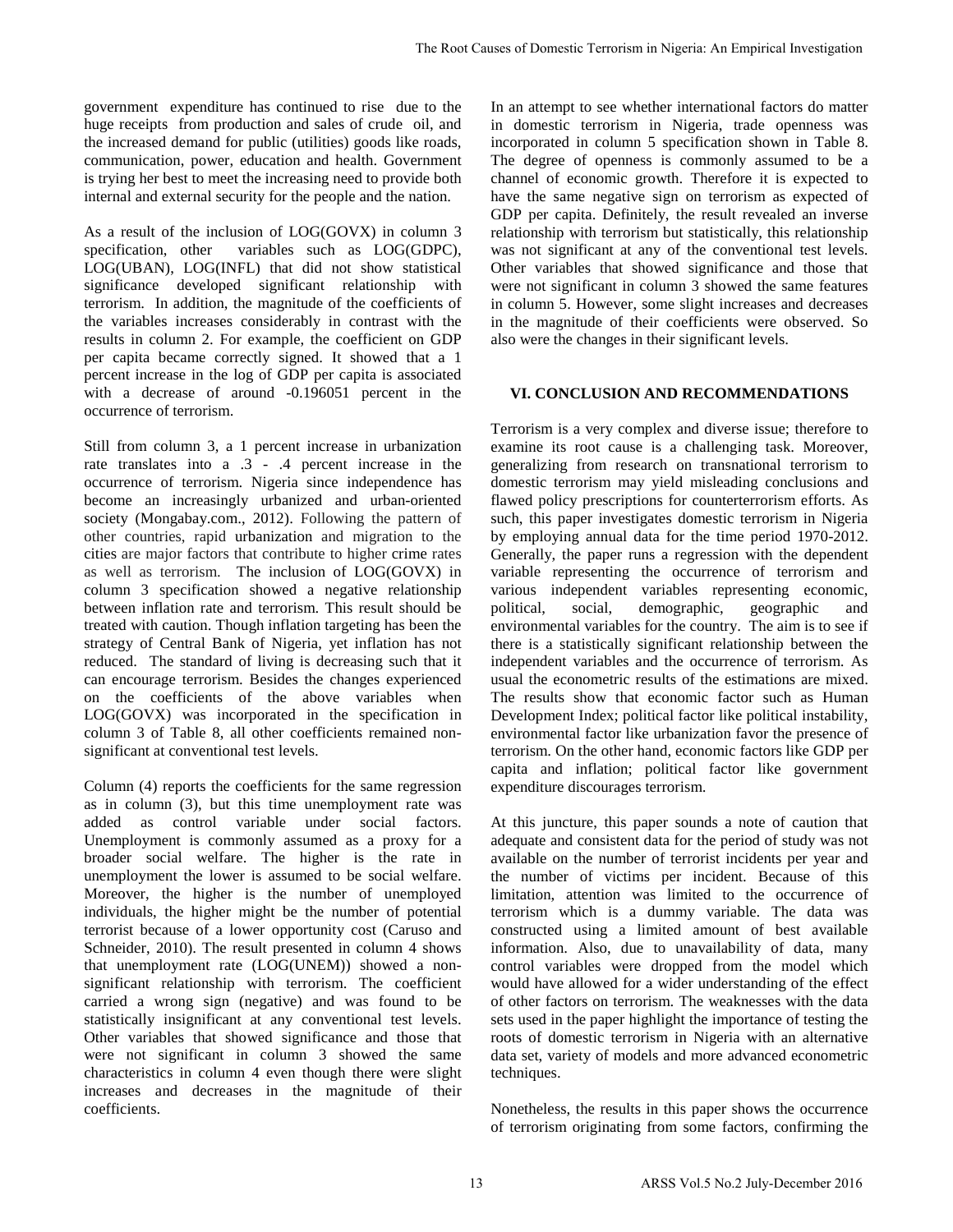need for a redoubling of public policy efforts towards examining how to best mitigate the associated risk. Thus, some policy implications are stated as follows:

Firstly, government should continue to ensure that capital expenditure and recurrent expenditure are properly managed in a manner that it will raise the nation's production capacity and accelerate economic growth. The foregoing can be achieved by increasing funds that are meant for anticorruption agencies like the Economic and Financial Crime Commission (EFCC), and the Independent Corrupt Practices Commission (ICPC) in order to arrest and penalize those who divert and embezzle public funds. Also, there is a high need to diversify the Nigerian economy into the nonoil sector. This would help expand the sources of growth and make it broad based, both socially and geographically. Further development of agriculture, manufacturing and services could broaden growth, create employment and reduce poverty. These will in turn reduce terrorism.

The policy makers should try to keep inflation within acceptable limits so that the real income of consumers does not lose its purchasing power. To achieve this, the money authorities should shift from a regime of monetary targeting to inflation targeting. Although, inflation targeting cannot be single-handedly pursued by the Apex bank in Nigeria, there is need for fiscal discipline. Fiscal and monetary policies should be complementary for the activities of the monetary authorities to be effective.

To curtail political instability, a political system of government that gives more power to the federating units rather than concentrating so much power at the centre should be embraced. In that regard, emphasis must be focus on strengthening and encouraging the institutions. For example, the culture of foisting candidates on the electorate during elections must stop. Elections must be free and fair and a system should be put in place that ensures only patriotic and unscrupulous individuals hold positions of responsibility. Similarly, the judicial system should be strengthen by ensuring that justice is dispensed no matter whose ox is gored. Nepotism and a culture of impunity must also be eschewed from the national psyche and life. Nigeria must be an egalitarian nation and not a country where there are two sets of rules-one for the rich and another for the poor (Okereke, 2013). Emmanuel Okokondem Okon<br>
cecd for a redoubling of public policy efforts towards<br>
xamining how to best mitigate the associated risk. Thus,<br>
come policy implications are stated as follows:<br>
memoripoly implications are stated

The policy makers should make some planned districts for adjusting the urbanization into those districts. These districts should have more chance of employment and more capacity to absorb the rapid urbanization. Secondly, government should create job opportunities in rural areas as well. This process will reduce the burden of unemployed persons in urban areas and finally reduce crimes

Government must enhance its intelligence capabilities with emphasis on the combination of technology with human intelligence gathering. Security personnel have to be trained

and re-trained to be efficient and effective in their duties. Very importantly, there has to be trust between the police and every citizen. However, intelligence collection must be expanded beyond Nigeria shores.

#### **REFERENCES**

- [1] Abadie, A. (2006). Poverty, political freedom, and the roots of terrorism. In: *American Economic Review*, 96(2), 50-56.
- [2] Abimbola, J.O., and Adesote, S.A, (2012). Domestic terrorism and Boko Haram insurgency in Nigeria, issues and trends: A historical discourse. *Journal of Arts and Contemporary Society*, 4,11-29.
- [3] ADBG (2013). Nigeria Economic Outlook. Retrieved from http://www.afdb.org/en/countries/north-africa/
- [4] Ajayi, A. I. (2012). Boko Haram' and terrorism in Nigeria: Exploratory and explanatory notes. *Global Advanced Research Journal of History, Political Science and International Relations*,1(5),103-107.
- [5] Aksoy, D., and Carter, D. B. (2011). 'Electoral institutions and the emergence of terrorist groups'. Retrieved from http://www.princeton.edu/~daksoy/Deniz\_Aksoy\_Homepage/RESEA RCH\_files/Aksoy%20Carter.pdf
- [6] Bakare, W. (2011). Nigeria ranks 19<sup>th</sup> among countries prone to terrorist attacks – Survey. The Punch. Retrieved from http://odili.net/news/source/2011/aug/9/824.html
- [7] Barth, J.B.,Tong Li, D. M., Phumiwasana,T., and Yago, G. (2006). Economic impacts of global terrorism: From Munich to Bali. Research Report. Retrieved from http://www.milkeninstitute.org/pdf/econ\_impact\_terrorism.pdf
- Bergesen, A.J., and Lizardo, O. (2004). International terrorism and the world-system. *Sociological Theory,* 22, 38-52.
- [9] Bernholz, P. (2006). International political system, supreme values and terrorism. *Public Choice*, 128(1), 221-231.
- [10] Berrebi, C., and Lakdawalla, D. (2007). How does terrorism risk vary across space and time? An analysis based on the Israeli experience. *Defense and Peace Economics,* 18 (2), 113–31.
- [11] Berrebi, C. (2007). Evidence about the link between education, poverty and terrorism among Palestinians. *Peace Economics, Peace Science and Public Policy,* 13(1), 1-36.
- [12] Bueno de Mesquita, E. (2005). The quality of terror. *American Journal of Political Science.* 49(3), 515-30.
- [13] Blomberg, B. S., Hess, G. D., and Orphanides, A. (2004). The macroeconomic consequences of terrorism. *Journal of Monetary Economics,* 51(5), 1007- 1032.
- [14] Campos, N. F., and Gassebner, M. (2009). International terrorism, political instability and the escalation effect. 1-40. Bonn: Institute for the Study of Labor.
- [15] Caplan, B. (2006). Terrorism: The relevance of the rational choice model. *[Public Choice](http://libra.msra.cn/Journal/11292/public-choice)* , 128 (1), 91-107.
- [16] Caruso, R., and Schneider, F. (2011). The socio-economic determinants of terrorism and political violence in Western Europe (1994-2007). *European Journal of Political Economy,* 27(1), 37-49
- [17] Chenoweth, E. (2010). Democratic competition and terrorist activity. *Journal of Politics*, 72(1),16-30
- [18] Crenshaw, M. (1981). The causes of terrorism. *Comparative Politics*, 13(4), 379-399.
- [19] Danjibo, N.D. (2009). Islamic fundamentalism and sectarian violence: The 'Maitatsine' and 'Boko Haram' crises in Northern Nigeria. Peace and Conflict Studies Paper Series, Institute of African Studies, University of Ibadan, 1-21
- [20] Dickey, D.A., and Fuller, W.A. (1979). Distribution of the Estimators for Autoregressive Time Series with a Unit Root. *Journal of the American Statistical Association*, 74, 427-431.
- [21] Drakos, K., and Gofas, A. (2006). In search of the average transnational terrorist attack venue. *Defence and Peace Economics*, 17(2),73-93.
- [22] Ehrlich, P. R., and Liu, J. (2002). Some roots of terrorism. *Population and Environment, 4(2),183-192*
- [23] Enders, W., and Sandler, T. (1993). The effectiveness of antiterrorism policies: A vector autoregression-intervention analysis. *American Political Science Review,* 87(4), 829-844.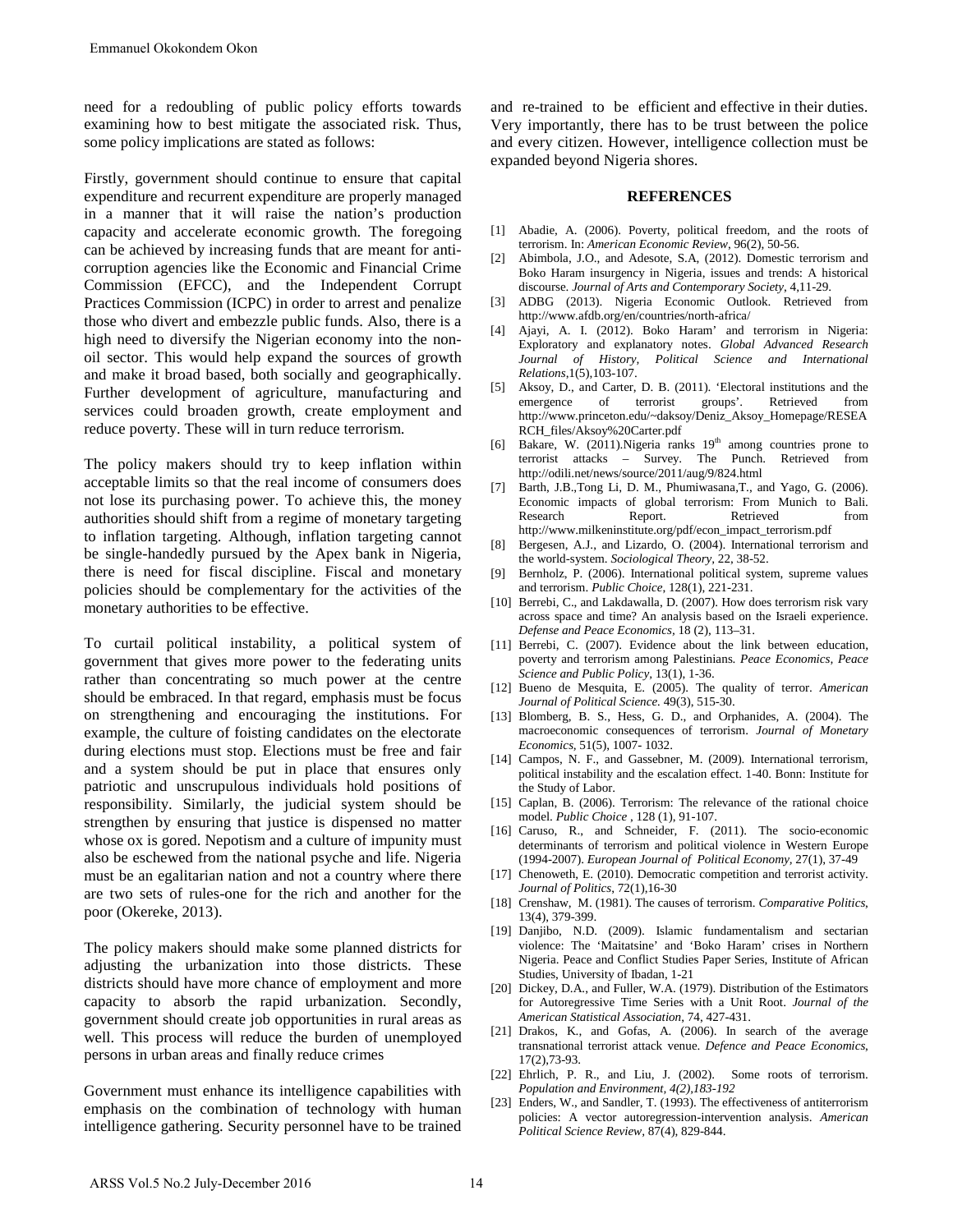- [24] Enders, W., and Sandler, T. (1996). Terrorism and foreign direct investment in Spain and Greece. *Kyklos,* 49(3), 331-352.
- [25] Enders, W., and Sandler, T. (1999). Transnational terrorism in the post–cold war era. *International Studies Quarterly,* 43(1), 145-167.
- [26] Enders, W., and Sandler, T. (2000). Is transnational terrorism becoming more threatening? A time-series investigation. *Journal of Conflict Resolution,* 44(3), 307-332.
- [27] Enders, W., and Sandler, T. (2006). *The political economy of terrorism.* Cambridge: Cambridge University Press.
- [28] Enders, W., Sandler, T., and Gaibulloev, T. (2011). Domestic versus transnational terrorism: Data, decomposition and dynamics. *Journal of Peace Research*, 48(3), 319-337.
- [29] Eubank, W., and Weinberg, L. (1994). Does democracy encourage terrorism? *Terrorism and Political Violence*, 6(4), 417-443.
- [30] Eubank, W. and Weinberg, L. (1998). 'Terrorism and democracy: What recent events disclose. *Terrorism and Political Violence*, 10(1), 108-118.
- [31] Falola, T. (2009). Colonialism and violence in Nigeria. Bloomington: Indiana University Press.
- [32] Feldmann, A. E., and Perala, M. (2004). Reassessing the causes of nongovernmental terrorism in Latin America. *Latin American Politics and Society,* 46(2), 101-32.
- [33] Frey, B., and Luechinger, S. (2004). Decentralization as a disincentive for terror. *European Journal of Political Economy*, 20 (2), 509–15.
- [34] Godovicova, E. (2012). The relationship between terrorism and poverty. The Scholarly Debates, 1(3), 75-85.
- [35] Gurr, T. R. (1970). *Why Men Rebel*. Princeton: Princeton University Press.
- [36] Hashim, A.S., Patte, G., and Cohen, N. (2012). Western ways are evil': The emergence and evolution of Boko Haram. *Counter Terrorist Trends and Analysis,*4(7),1-19
- [37] Huntington, S. (1996). The clash of civilizations and the remaking of world order. New York: Simon & Schuster.
- [38] Ikelegbe, A. (2005). The Economy of conflict in the oil rich Niger Delta of Nigeria. *Nordic Journal of African Studies,* 14(2), 208-234.
- [39] Kirk, R.M. (1983). Political terrorism and the size of government: A positive institutional analysis of violent political activity. *Public Choice* 40 (1), 41–52.
- [40] Krieger, T., and Meierrieks, D. (2010). What causes terrorism? *Public Choice.* Retrieved from <http://www.springerlink.com/> content/aw776631764g1m66/.
- [41] Krueger, A. B., and Maleckova, J. (2003). Education, poverty and terrorism: Is there a causal connection? *The Journal of Economic Perspectives,* 17(4), 119-44.
- [42] Krueger A.B. (2007). What makes a terrorist? Economics and roots of terrorism, Princeton University Press.
- [43] Krueger, A. B. (2008). What makes a homegrown terrorist? Human capital and participation in domestic Islamic terrorists groups in the U.S.A. *Economics Letters,* 101 (3), 293–96.
- [44] Krueger, A. B., and Laitin, D. D. (2007). "*Kto Kogo*?: A crosscountry study of the origins and targets of terrorism," Chapter 5 in Keefer, P., and N. Loayza (ed.), *Terrorism and Economic Development* (Cambridge: Cambridge University Press).
- [45] Krueger, A. B., and Laitin, D. D. (2008). "Kto Kogo?: A crosscountry study of the origins and targets of terrorism.'' In: Terrorism, economic development, and political openness, ed. Philip Keefer and Norman Loayza. New York: CambridgeUniversity Press, 148–73.
- [46] Kurrild-Klitgaard, P., Justesen, M. K., and Klemmensen, R. (2006). The political economy of freedom, democracy and transnational terrorism. *Public Choice,* 128 (1/2), 289-315.
- [47] La Free, G., and Dugan, L. **(**2004**)**. How does studying terrorism compare to studying crime?, in Deflem, M., *Terrorism and Counterterrorism: A Criminological Perspective*, New York: Elsevier.
- [48] Levs, J., and Monte Plott, M. (2013).Boy, 8, one of 3 killed in bombings at Boston Marathon; scores wounded.CNN. Retrieved from http://www.cnn.com/2013/04/15/us/boston-marathon-explosions
- [49] Libcom.org (2006).The Development of Class Struggle in Nigeria-ICG
- [50] Lijphart, A. (1977). *Democracy in plural societies: A comparative exploration*. New Haven: Yale University Press.
- [51] Li, Q., Schaub, D. (2004). Economic globalization and transnational terrorism: A pooled time-series analysis. *Journal of Conflict Resolution,* 48(2), 230-258.
- [52] Li, Q. (2005). Does democracy promote or reduce transnational terrorist incidents? *Journal of Conflict Resolution*, 49(2), 1-20
- [53] Mesquita, E. B. (2005).The quality of terror. *American Journal of Political Science*, 49(3), 515–530.
- [54] Mongabay.com. (2012). Nigeria- urbanization since Independence. Retrieved from http://www.mongabay.com/history/nigeria/nigeria urbanization\_since\_independence.html
- [55] Njoku, E. T. (2011)[. Globalization and terrorism in Nigeria.](http://www.foreignpolicyjournal.com/2011/08/13/globalization-and-terrorism-in-nigeria/) *[Foreign](http://www.foreignpolicyjournal.com/)  [Policy Journal](http://www.foreignpolicyjournal.com/).* Retrieved from http://www.foreignpolicyjournal.com/2011/08/13/globalization-andterrorism-in-nigeria/
- [56] Ochonu, M. E. (2009). Colonial meltdown. Ohio University Press.
- [57] Ogundiya, S., and Amzat, J. (2008). Nigeria and the threats of terrorism: Myth or reality. *Journal of Sustainable Development in Africa* (Vol.10, No. 2) ISSN 1520-5509 Clarion University of Pennsylvania, Clarion, Pennsylvania
- [58] Okereke, D. (2013).The remote, immediate causes of crimes, insecurity/terrorism and instability in Nigeria and solutions. Nairaland. Retrieved from <http://www.nairaland.com/> 1027585/remote-immediate-causes-crimes-insecurity
- [59] Osaghae, E.E., and Suberu, R.T. (2005). A history of identities, violence, and stability in Nigeria. Center for Research on Inequality, Human Security and Ethnicity, CRISE working Paper No.6 University of Oxford.
- [60] Oyeniyi, B. A. (2007). A historical overview of domestic terrorism in Nigeria. Domestic terrorism in Africa: Defining, addressing and understanding its impact on human security. Retrieved from http://www.academia.edu/376679/A\_Historical\_Overview\_of\_Dome stic\_Terrorism\_in\_Nigeria The Root Causa of Domestic Terrorism in Nigeria: An Empirical Investigation<br>
an direct and The Root Cause (An Empirical Investigation<br>
and The Root Cause (An Empirical Investigation and International Conditions of Conditi
	- [61] Oyeniyi, A. B. (2010). Terrorism in Nigeria: Groups, activities, and politics. *International Journal of Politics and Good Governance,*  1(1.1),1-16
	- [62] Phillips, P.C.B., and Perron, P. (1988). Testing for a unit root in time series regression. *Biometrica*, 75, pp 335-46
	- [63] Piazza, J. (2011). Poverty, minority economic discrimination and domestic terrorism, *Journal of Peace Research*, 48(3), 339-353.
	- [64] Piazza, J. A. (2008). Incubators of terror: Do failed and failing states promote transnational terrorism? *International Studies Quarterly,*  52(3), 469–88.
	- [65] Polo, S.(2012). Terror from within: The determinants of domestic terrorism . Retrieved fro[m http://privatewww.essex.ac.uk/](http://privatewww.essex.ac.uk/) ~ksg/esrcjsps/Polo.pdf
	- [66] Powell, G. B. (1982). Contemporary democracies, participation, stability, and violence, Cambridge, Mass: Harvard University Press.
	- [67] Robison, K. K., Crenshaw, E. M., and Craig Jenkins, J. (2006). Ideologies of violence: The social origins of Islamist and Leftist transnational terrorism." *Social Forces,* 84(4), 2009-26.
	- [68] Rosendorff, P.B., and Sandler, T. (2005). The political economy of transnational terrorism. *Journal of Conflict Resolution*, 49,171-182.
	- [69] Ross, J. I. (1993). Structural causes of oppositional political terrorism: Toward a causal model. *Journal of Peace Research,* 30(3), 317-29.
	- [70] Rotberg, R.I. (2002). Failed states in a world of terror. *Foreign Affairs*, 81(4),127-140
	- [71] Sanchez-Cuenca and de la Calle (2009). Domestic terrorism: The hidden side of political violence. *[Annual Review of Political Science,](http://papers.ssrn.com/sol3/papers.cfm?abstract_id=1445057##)  12,* 31‐[49.](http://papers.ssrn.com/sol3/papers.cfm?abstract_id=1445057##) Retrieved from SSRN:<http://ssrn.com/abstract=1445057>
	- [72] Sandler, T., and Enders, W. (2004). An economic perspective on transnational terrorism. *European Journal of Political Economy,* 20 (2), 301-16.
	- [73] Sandler, T., and Enders, W. (2008). Economic consequences of terrorism in developed and developing countries, in Keefer, P., and Loayza, N. (eds.) *Terrorism, Economic Development and Political Openness*, New York: Cambridge University Press.
	- [74] Schneider, F., Brück, T., and Meierrieks, D. (2011). The economics of terrorism and counter-terrorism: A survey (Part I). *Economics of Security*. Retrieved from euhttp://www.diw.de/documents/ publikationen/73/diw\_01.c.372923.de/diw\_econsec0044.pdf
	- [75] Savun, B., and Phillips, B. (2009). Democracy, foreign policy, and terrorism. *Journal of Conflict Resolution*, 53(6),878-904.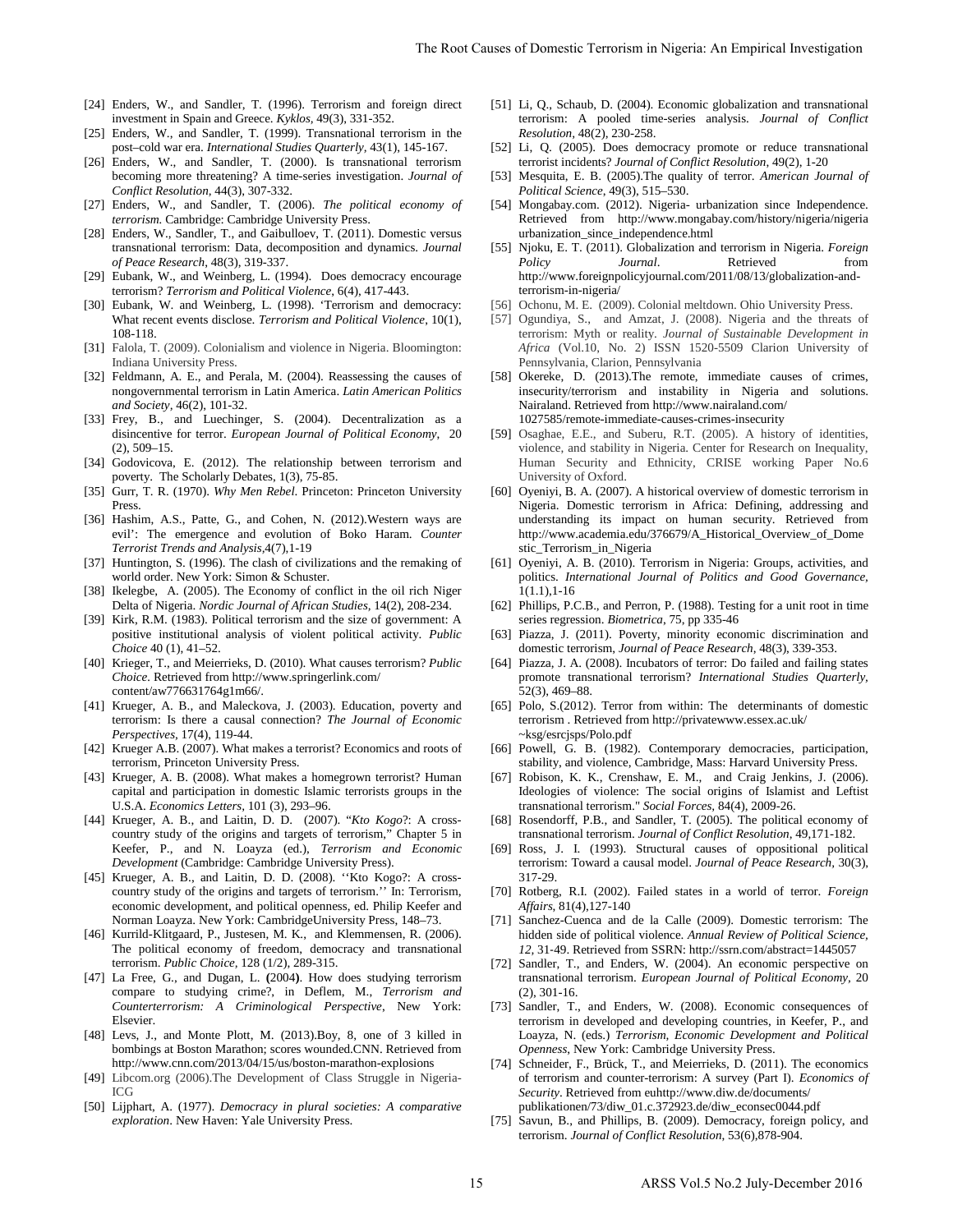- [76] UNDP (2007). Nigeria Human Development Report advocates for growth with equity. Retrieved from http://www.ng.undp.org/news/10- 12-2009.shtml
- [77] [Umejei,](http://www.americandailyherald.com/feed/item/emeka-umejei) E.(2011). Counting the economic cost of terrorism in Nigeria. Retrieved from [http://www.americandailyherald.com/world](http://www.americandailyherald.com/world-news/africa/item/counting-the-economic-cost-of-terrorism-in-nigeria)[news/africa/item/counting-the-economic-cost-of-terrorism-in-nigeria](http://www.americandailyherald.com/world-news/africa/item/counting-the-economic-cost-of-terrorism-in-nigeria)**.**
- [78] Yildirim, J., Öcal, N. , and Korucu, N. (n.d.). Analysing the determinants of terrorism in Turkey using geographically weighted regression. Retrieved from <http://www.ub.edu/sea2009.com/> Papers/10.pdf .
- [79] Young, J., and Findley, M. (2011). Promise and pitfalls of terrorism Research. *International Studies Review*, 13, 411-431.
- [80] Zumve, S., Ingyoroko, M., and Akuva, I.I.( 2013).Terrorism in contemporary Nigeria: A latent function of official corruption and state neglect. *European Scientific Journal*, 9(8),122-140.

## **APPENDIX**

|       | 76] UNDP (2007). Nigeria Human Development Report advocates for<br>growth with equity. Retrieved from http://www.ng.undp.org/news/10-<br>12-2009.shtml<br>77] Umejei, E.(2011). Counting the economic cost of terrorism in<br>Nigeria. Retrieved from http://www.americandailyherald.com/world-<br>news/africa/item/counting-the-economic-cost-of-terrorism-in-nigeria. |                                                                                                   |                                                          |                    | <b>APPENDIX</b>                                             | Papers/10.pdf.                                               |                                                |                               |                | [78] Yildirim, J., Öcal, N., and Korucu, N. (n.d.). Analysing the<br>determinants of terrorism in Turkey using geographically weighte<br>regression. Retrieved from http://www.ub.edu/sea2009.com/<br>[79] Young, J., and Findley, M. (2011). Promise and pitfalls of terrorist<br>Research. International Studies Review, 13, 411-431.<br>[80] Zumve, S., Ingyoroko, M., and Akuva, I.I.( 2013). Terrorism i<br>contemporary Nigeria: A latent function of official corruption an<br>state neglect. European Scientific Journal, 9(8), 122-140. |  |  |
|-------|-------------------------------------------------------------------------------------------------------------------------------------------------------------------------------------------------------------------------------------------------------------------------------------------------------------------------------------------------------------------------|---------------------------------------------------------------------------------------------------|----------------------------------------------------------|--------------------|-------------------------------------------------------------|--------------------------------------------------------------|------------------------------------------------|-------------------------------|----------------|--------------------------------------------------------------------------------------------------------------------------------------------------------------------------------------------------------------------------------------------------------------------------------------------------------------------------------------------------------------------------------------------------------------------------------------------------------------------------------------------------------------------------------------------------|--|--|
|       |                                                                                                                                                                                                                                                                                                                                                                         | TABLE 1 POLICE RECORD OF SOME CASES OF KIDNAPPING AND PIRACY IN THE NIGER-DELTA<br><b>MNC/OIL</b> |                                                          |                    | <b>Youth Group/Ethnic</b>                                   |                                                              |                                                | <b>Ascertained</b>            |                |                                                                                                                                                                                                                                                                                                                                                                                                                                                                                                                                                  |  |  |
| S.No. | <b>Action Date</b>                                                                                                                                                                                                                                                                                                                                                      | <b>Servicing Company</b>                                                                          |                                                          | <b>Group State</b> |                                                             |                                                              | <b>Purpose</b>                                 |                               | Outcome        |                                                                                                                                                                                                                                                                                                                                                                                                                                                                                                                                                  |  |  |
| 1     | Hostage taking of 10<br>workers/April 2002                                                                                                                                                                                                                                                                                                                              | Shell                                                                                             |                                                          |                    | Militant youth gang,<br>Ekeremor LGA.<br>Ijaw/Bayelsa state |                                                              |                                                | Ransom demand for<br>NGN 3.1m |                | Resulted from failure to<br>yield to alleged<br>frivolous demands                                                                                                                                                                                                                                                                                                                                                                                                                                                                                |  |  |
| 2     | Kidnap of staff/June<br>29-July 2003                                                                                                                                                                                                                                                                                                                                    |                                                                                                   | Oil servicing<br>company working for<br>shell            |                    |                                                             | Ijaw youth militants in<br>Bomadi/Burutu<br>LGAs/Delta state |                                                | Demand for NGN<br>25.4m       |                | State government<br>intervention/negotiated<br>release after 14 days                                                                                                                                                                                                                                                                                                                                                                                                                                                                             |  |  |
| 3     | Kidnap of 9 crew & 4<br>military escorts of oil<br>barges/November 11-<br>13 2003                                                                                                                                                                                                                                                                                       |                                                                                                   |                                                          |                    |                                                             | Ijaw militants                                               |                                                | Ransom/other<br>demands       |                | Release 2 days later<br>after threats by state<br>government/security<br>agencies                                                                                                                                                                                                                                                                                                                                                                                                                                                                |  |  |
| 4     | Kidnap of 14<br>workers/November<br>2003                                                                                                                                                                                                                                                                                                                                |                                                                                                   | Chevron Texaco                                           |                    |                                                             | Militant Ijaw<br>youths/Bayelsa                              |                                                |                               | Ransom demands | Intervention of state<br>government                                                                                                                                                                                                                                                                                                                                                                                                                                                                                                              |  |  |
| 5     | Kidnap of 19 oil<br>workers                                                                                                                                                                                                                                                                                                                                             |                                                                                                   | Nobel<br>drilling/prospecting                            |                    |                                                             | Ijaw militias/Delta<br>state                                 |                                                |                               | Ransom demands | Intervention of state<br>government                                                                                                                                                                                                                                                                                                                                                                                                                                                                                                              |  |  |
| 6     | Kidnap of 7 workers<br>November 28-<br>December 2003                                                                                                                                                                                                                                                                                                                    |                                                                                                   | <b>Bredero Shaw Oil</b><br>servicing company.<br>(Shell) |                    |                                                             | Militant Ijaw youths<br>Delta state                          |                                                |                               | Ransom demands | State government<br>intervention/negotiation                                                                                                                                                                                                                                                                                                                                                                                                                                                                                                     |  |  |
| 7     | Murder of 7 workers &<br>military<br>personnel/April 2004                                                                                                                                                                                                                                                                                                               | Chevron Texaco                                                                                    |                                                          |                    | Militant youths along<br>Benin River area/Delta<br>state    |                                                              |                                                |                               |                |                                                                                                                                                                                                                                                                                                                                                                                                                                                                                                                                                  |  |  |
|       |                                                                                                                                                                                                                                                                                                                                                                         |                                                                                                   |                                                          |                    |                                                             |                                                              | TABLE 2 GROUPS AND CASUALTY RATE, 1995 TO 2005 |                               |                | Source: Ikelegbe (200:                                                                                                                                                                                                                                                                                                                                                                                                                                                                                                                           |  |  |
|       | Group                                                                                                                                                                                                                                                                                                                                                                   | <b>Region</b>                                                                                     | 1999                                                     | 2000               | 2001                                                        | 2002                                                         | 2003                                           | 2004                          | 2005           | <b>Total no</b><br>of deaths                                                                                                                                                                                                                                                                                                                                                                                                                                                                                                                     |  |  |
|       | <b>OPC</b>                                                                                                                                                                                                                                                                                                                                                              | South-west                                                                                        | 1,800                                                    | 620                | 350                                                         | 420                                                          | 230                                            | 110                           | 105            | 3635                                                                                                                                                                                                                                                                                                                                                                                                                                                                                                                                             |  |  |
|       | <b>Bakassi Boys</b><br>(Anambra)                                                                                                                                                                                                                                                                                                                                        | South-east                                                                                        | 900                                                      | 820                | 920                                                         | 450                                                          | 620                                            | 910                           | 805            | 5425                                                                                                                                                                                                                                                                                                                                                                                                                                                                                                                                             |  |  |
|       | Bakassi Boys (Abia)                                                                                                                                                                                                                                                                                                                                                     | South-east                                                                                        | 800                                                      | 900                | 960                                                         | 833                                                          | 800                                            | 920                           | 400            | 5613                                                                                                                                                                                                                                                                                                                                                                                                                                                                                                                                             |  |  |
|       | Bakassi Boys (Imo)<br>Arewa Youth                                                                                                                                                                                                                                                                                                                                       | South -east                                                                                       | 600                                                      | 680                | 520                                                         | 642                                                          | 350                                            | 250                           | 190            | 3232                                                                                                                                                                                                                                                                                                                                                                                                                                                                                                                                             |  |  |
|       | (Consultative<br>Forum)                                                                                                                                                                                                                                                                                                                                                 | Northern<br>Nigeria                                                                               | 120                                                      | 700                | 320                                                         | 110                                                          | 125                                            | 180                           | 125            | 1680                                                                                                                                                                                                                                                                                                                                                                                                                                                                                                                                             |  |  |
|       | Mambilla                                                                                                                                                                                                                                                                                                                                                                | Middle belt                                                                                       | 80                                                       | 210                | 78                                                          | 96                                                           | 102                                            | 89                            | 54             | 709                                                                                                                                                                                                                                                                                                                                                                                                                                                                                                                                              |  |  |
|       | <b>NDVF</b>                                                                                                                                                                                                                                                                                                                                                             | Niger Delta                                                                                       | 200                                                      | 350                | 500                                                         | 350                                                          | 200                                            | 180                           | 300            | 2080                                                                                                                                                                                                                                                                                                                                                                                                                                                                                                                                             |  |  |
|       | Ijaw Youth or<br><b>Egbesu Boys</b>                                                                                                                                                                                                                                                                                                                                     | Niger Delta                                                                                       | 300                                                      | 700                | 560                                                         | 183                                                          | 230                                            | 120                           | 70             | 2163                                                                                                                                                                                                                                                                                                                                                                                                                                                                                                                                             |  |  |
|       | <b>MASSOB</b>                                                                                                                                                                                                                                                                                                                                                           | Eastern<br>Nigeria                                                                                | 50                                                       | 300                | 230                                                         | 180                                                          | 217                                            | 80                            | 122            | 1179                                                                                                                                                                                                                                                                                                                                                                                                                                                                                                                                             |  |  |
|       | Total                                                                                                                                                                                                                                                                                                                                                                   |                                                                                                   | 4850                                                     | 5280               | 4438                                                        | 3264                                                         | 2874                                           | 2839                          | 2171           | 25716                                                                                                                                                                                                                                                                                                                                                                                                                                                                                                                                            |  |  |
|       |                                                                                                                                                                                                                                                                                                                                                                         |                                                                                                   |                                                          |                    |                                                             |                                                              |                                                |                               |                | Source: Oyeniyi (2007)                                                                                                                                                                                                                                                                                                                                                                                                                                                                                                                           |  |  |

Source: Ikelegbe (2005)

| Group                                   | <b>Region</b>       | 1999  | 2000 | 2001 | 2002 | 2003 | 2004 | 2005 | Total no<br>of deaths |
|-----------------------------------------|---------------------|-------|------|------|------|------|------|------|-----------------------|
| <b>OPC</b>                              | South-west          | 1,800 | 620  | 350  | 420  | 230  | 110  | 105  | 3635                  |
| Bakassi Boys<br>(Anambra)               | South-east          | 900   | 820  | 920  | 450  | 620  | 910  | 805  | 5425                  |
| Bakassi Boys (Abia)                     | South-east          | 800   | 900  | 960  | 833  | 800  | 920  | 400  | 5613                  |
| Bakassi Boys (Imo)                      | South -east         | 600   | 680  | 520  | 642  | 350  | 250  | 190  | 3232                  |
| Arewa Youth<br>(Consultative)<br>Forum) | Northern<br>Nigeria | 120   | 700  | 320  | 110  | 125  | 180  | 125  | 1680                  |
| Mambilla                                | Middle belt         | 80    | 210  | 78   | 96   | 102  | 89   | 54   | 709                   |
| <b>NDVF</b>                             | Niger Delta         | 200   | 350  | 500  | 350  | 200  | 180  | 300  | 2080                  |
| Ijaw Youth or<br>Egbesu Boys            | Niger Delta         | 300   | 700  | 560  | 183  | 230  | 120  | 70   | 2163                  |
| <b>MASSOB</b>                           | Eastern<br>Nigeria  | 50    | 300  | 230  | 180  | 217  | 80   | 122  | 1179                  |
| Total                                   |                     | 4850  | 5280 | 4438 | 3264 | 2874 | 2839 | 2171 | 25716                 |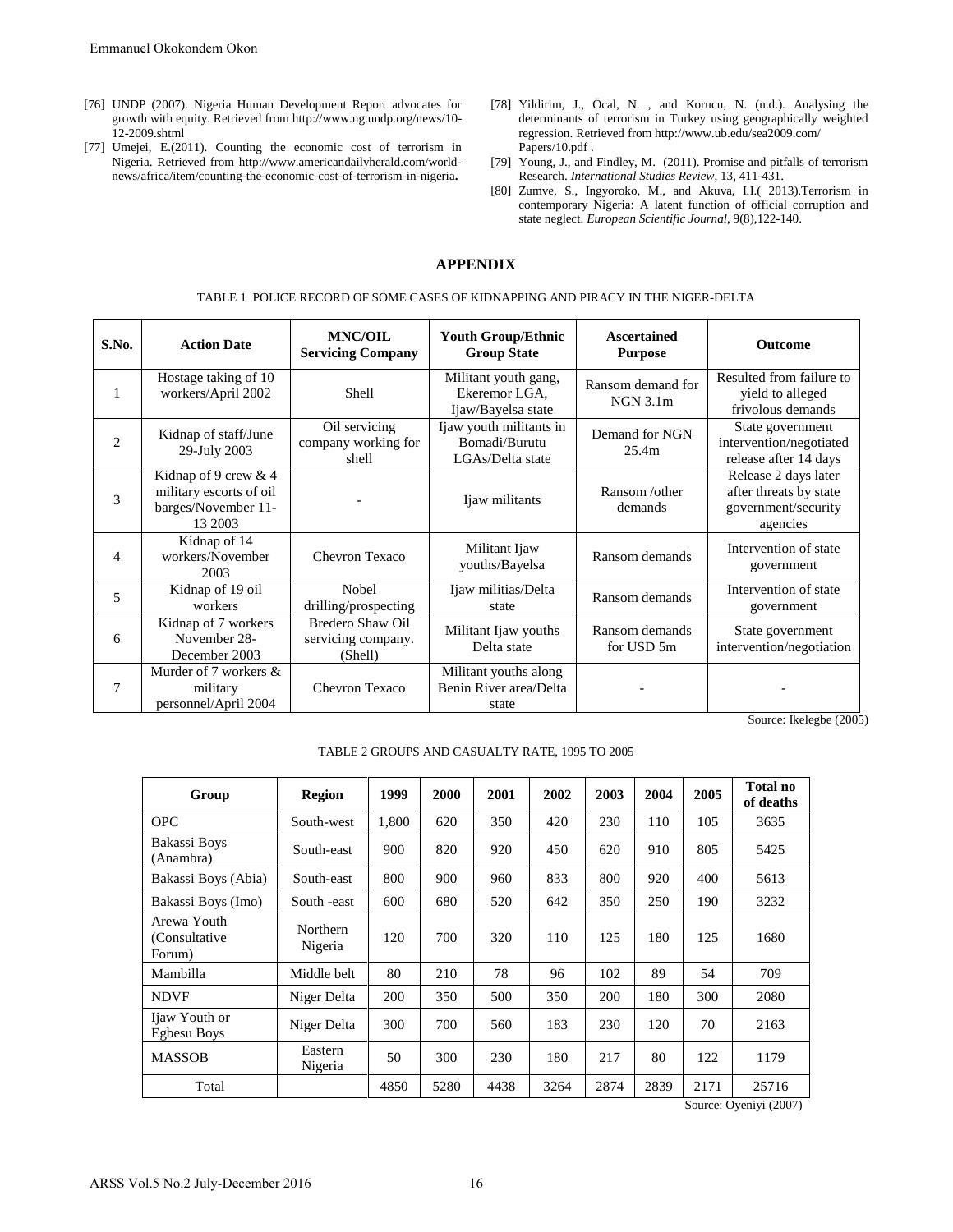| S.             | Data                 | <b>Incidents (Nature and Location)</b>                                                                                                                                                             | <b>Casualty Figures</b>                                                                |
|----------------|----------------------|----------------------------------------------------------------------------------------------------------------------------------------------------------------------------------------------------|----------------------------------------------------------------------------------------|
| No.<br>1       | July 26, 2009        | Boko Haram (BH) launched attack on Police Station in<br>Bauchi triggering a five day uprising that spread to<br>Maiduguri                                                                          | Not Available (NA)                                                                     |
| $\overline{2}$ | September 7,<br>2010 | BH attacked a prison in Bauchi and freed 700 inmates former<br>sect members inclusive                                                                                                              | 5 guards killed                                                                        |
| 3              | October 11,<br>2010  | Bomb/Gun attack on a Police Station in Maiduguri by the<br>group                                                                                                                                   | 3 persons injured                                                                      |
| 4              | December 24,<br>2010 | Bomb attack in Jos                                                                                                                                                                                 | 8 people killed instantly                                                              |
| 5              | December 28,<br>2010 | BH claims responsibility for the Christmas eve bombing in<br>Jos                                                                                                                                   | 38 people died in all                                                                  |
| 6              | December 31,<br>2010 | Attack on Mammy market at Army Mogadishu Barracks,<br>Abuja                                                                                                                                        | 11 people died                                                                         |
| 7              | April 11, 2011       | BH attacked Police Station in Bauchi                                                                                                                                                               | N.A                                                                                    |
| 8              | April 9, 2011        | BH bombed a Polling Centre in Maiduguri                                                                                                                                                            | N.A                                                                                    |
| 9              | April 20, 2011       | Bombing in Maiduguri                                                                                                                                                                               | 1 Policeman killed                                                                     |
| 10             | April 22, 2011       | BH attacked a Prison in Yola and freed 14 prisoners                                                                                                                                                | N.A                                                                                    |
| 11             | April 24, 2011       | Four bombs detonated in Maiduguri                                                                                                                                                                  | 3 people killed                                                                        |
| 12             | May 29, 2011         | Bombing of Army Barracks in Bauchi and Maiduguri                                                                                                                                                   | 15 people killed                                                                       |
| 13             | May 31, 2011         | Assassination of Abba Anas Ibn Umar Garbai, brother of the<br>Shehu of Borno in Maiduguri                                                                                                          | 1 person killed                                                                        |
| 14             | June 1, 2011         | Assassination of Abba El-Kanenu-Shehu of Borno's brother<br>in Maiduguri                                                                                                                           | 1 person killed                                                                        |
| 15             | June 7, 2011         | Parallel Gun and bomb attacks on a church and police<br>stations in Maiduguri                                                                                                                      | 5 people killed                                                                        |
| 16             | June 16, 2011        | BH bombed Police Headquarters in Abuja                                                                                                                                                             | Casualty reports vary                                                                  |
| 17             | June 26, 2011        | Bomb attack on a Bar in Maiduguri                                                                                                                                                                  | 25 people killed                                                                       |
| 18             | August 16, 2011      | Bombing of United Nations Office Complex in Abuja                                                                                                                                                  | Over 34 people killed                                                                  |
| 19             | December 25,<br>2011 | Bombing of St. Theresa Catholic Church, Madalla                                                                                                                                                    | Over 46 people killed                                                                  |
| 20             | January 6, 2012      | BH attacked some Southerners in Mubi                                                                                                                                                               | 13 people killed                                                                       |
| 21             | January 21,<br>2012  | Multiple bomb blasts rocked Kano city                                                                                                                                                              | Over 185 people killed                                                                 |
| 22             | January 29,<br>2012  | Bombing of a Police Station at Naibawa area of Yakatabo,<br>Kano State                                                                                                                             | N.A                                                                                    |
| 23             | February 8,<br>2012  | Bomb blast rocked Army Headquarters in Kaduna                                                                                                                                                      | N.A                                                                                    |
| 24             | February 15,<br>2012 | Attack on Koton Karfe Prison, Kogi State in which 119<br>prisoners were freed                                                                                                                      | 1 Warder killed                                                                        |
| 25             | February 19,<br>2012 | Bomb blast near Christ Embassy Church, in Suleija, Niger<br><b>State</b>                                                                                                                           | 5 people injured                                                                       |
| 26             | February 26,<br>2012 | Bombing of Church of Christ in Nigeria, Jos                                                                                                                                                        | 2 people killed and 38 injured                                                         |
| 27             | March 8, 2012        | An Italian - Franco Lamolinara; and a Briton Christopher<br>McManus expatriate staff of Stabilim Visioni Construction<br>Company abducted since mid-2011 were killed by a splinter<br>group of BH. | 2 people killed                                                                        |
| 28             | March 11, 2012       | Bombing of St. Finbarr's Catholic Church Rayfield, Jos                                                                                                                                             | 11 people killed and many<br>injured                                                   |
| 29             | April 26, 2012       | Bombing of three media Houses:<br>(a) This Day, Abuja,<br>(b) This Day; The Sun and The Moments in Kaduna                                                                                          | 5 people killed and 13 injured<br>Abuja.3 people killed and<br>many injured in Kaduna. |
| 30             | April 29, 2012       | Attack on Bayero University, Kano                                                                                                                                                                  | 16 people killed and many<br>injured                                                   |
| 31             | April 30, 2012       | Bomb explosion in Jalingo                                                                                                                                                                          | 11 people killed and several<br>others wounded                                         |

TABLE 3 MAJOR INCIDENTS OF BOKO HARAM ATTACKS FROM 2009 TO 2012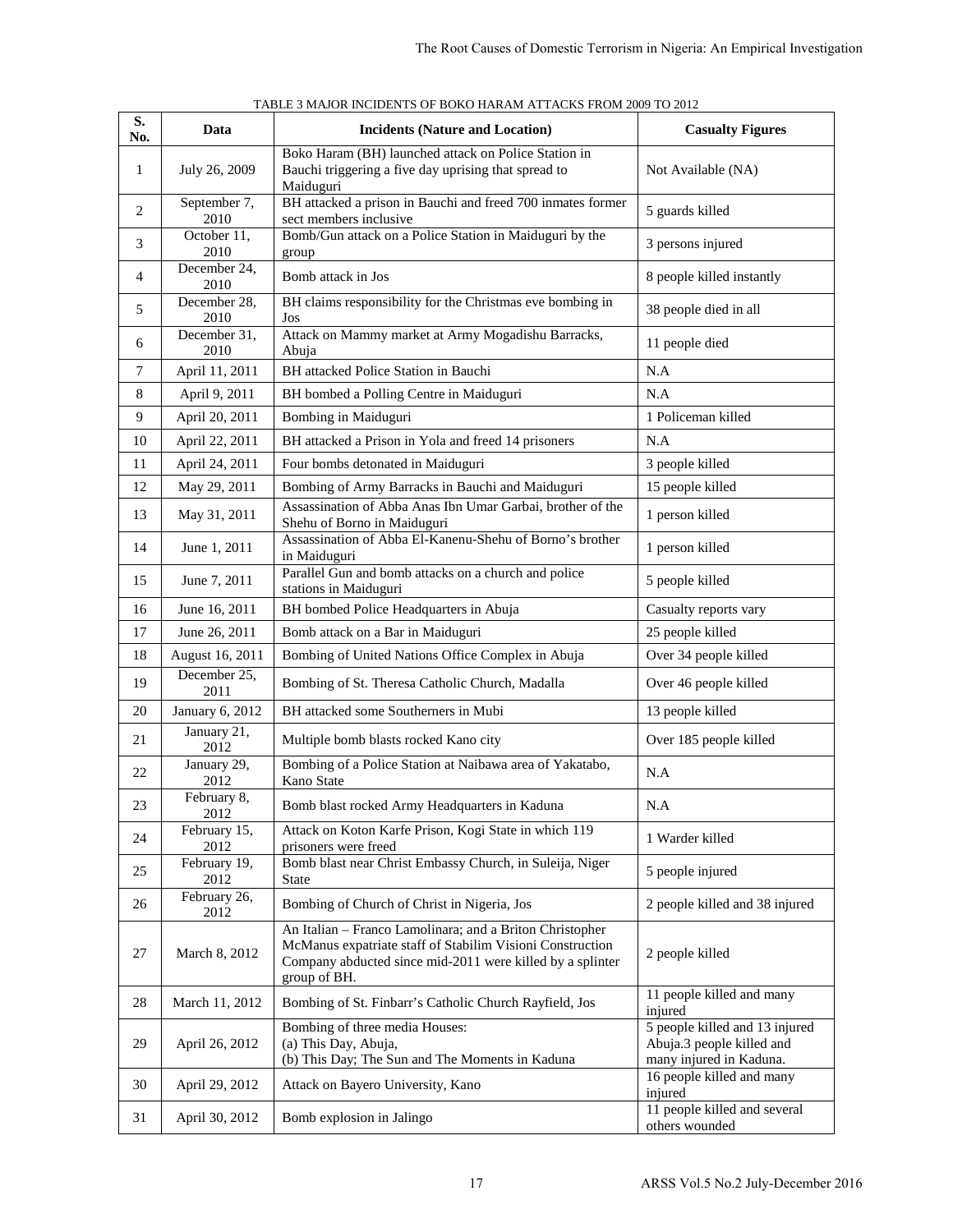#### TABLE 4 DESCRIPTIVE STATISTICS

|                                                                                                                                        | Emmanuel Okokondem Okon                                                                                                                                  |                                                                                                                                                    |                                                                                                                                        |                                                                                                                         |                                                                                                                           |                                                                                                 |                                                                                  |                                                                         |                                                             |                                                 |                                     |                                                      |                   |
|----------------------------------------------------------------------------------------------------------------------------------------|----------------------------------------------------------------------------------------------------------------------------------------------------------|----------------------------------------------------------------------------------------------------------------------------------------------------|----------------------------------------------------------------------------------------------------------------------------------------|-------------------------------------------------------------------------------------------------------------------------|---------------------------------------------------------------------------------------------------------------------------|-------------------------------------------------------------------------------------------------|----------------------------------------------------------------------------------|-------------------------------------------------------------------------|-------------------------------------------------------------|-------------------------------------------------|-------------------------------------|------------------------------------------------------|-------------------|
|                                                                                                                                        |                                                                                                                                                          |                                                                                                                                                    |                                                                                                                                        |                                                                                                                         | TABLE 4 DESCRIPTIVE STATISTICS                                                                                            |                                                                                                 |                                                                                  |                                                                         |                                                             |                                                 |                                     |                                                      |                   |
|                                                                                                                                        | <b>LOG(UNEM)</b>                                                                                                                                         | <b>LOG(INFL)</b>                                                                                                                                   |                                                                                                                                        | LOG(GDP LOG(GOVX)                                                                                                       | LOG(OPEN)                                                                                                                 | <b>TERR</b>                                                                                     | LOG(GINI) LOG(HDI)                                                               |                                                                         | <b>POLS</b>                                                 |                                                 |                                     | LOG(POV LOG(OEXP) LOG(UBAN) LOG(POPG)                |                   |
| Mean                                                                                                                                   | 1.733989                                                                                                                                                 | 2.622156                                                                                                                                           | C)<br>6.063567                                                                                                                         | 11.55147                                                                                                                | 1.211670                                                                                                                  | 0.767442                                                                                        | 3.703469                                                                         | $-0.948307$                                                             | 0.441860                                                    | L)<br>3.657114                                  | 9.504501                            | 1.185547                                             | 0.960060          |
| Median                                                                                                                                 | 1.686399                                                                                                                                                 | 2.557227                                                                                                                                           | 5.909549                                                                                                                               | 11.10622                                                                                                                | 1.814825                                                                                                                  | 1.000000                                                                                        | 3.691376                                                                         | $-0.855666$                                                             | 0.000000                                                    | 3.666122                                        | 9.382864                            | 1.193922                                             | 0.996949          |
| Maximum                                                                                                                                | 3.173878                                                                                                                                                 | 4.287853                                                                                                                                           | 7.740664                                                                                                                               | 15.16321                                                                                                                | 5.197004                                                                                                                  | 1.000000                                                                                        | 3.839452                                                                         | $-0.695149$                                                             | 1.000000                                                    | 6.320768                                        | 11.14948                            | 1.335001                                             | 1.043804          |
| Minimum                                                                                                                                | 0.693147                                                                                                                                                 | 0.500775                                                                                                                                           | 5.115716                                                                                                                               | 8.613049                                                                                                                | -3.912023                                                                                                                 | 0.000000                                                                                        | 3.611458                                                                         | $-1.469676$                                                             | 0.000000                                                    | 2.708050                                        | 6.576470                            | 0.993252                                             | 0.662688          |
| Std. Dev.                                                                                                                              | 0.579128                                                                                                                                                 | 0.864795                                                                                                                                           | 0.612226                                                                                                                               | 2.378542                                                                                                                | 2.897208                                                                                                                  | 0.427463                                                                                        | 0.073481                                                                         | 0.224611                                                                | 0.502486                                                    | 0.729471                                        | 1.019207                            | 0.092049                                             | 0.105636          |
| <b>Skewness</b>                                                                                                                        | 0.891040                                                                                                                                                 | $-0.151209$                                                                                                                                        | 1.159258                                                                                                                               | 0.220919                                                                                                                | $-0.119526$                                                                                                               | -1.266108                                                                                       | 0.234136                                                                         | -1.392023                                                               | 0.234146                                                    | 0.847970                                        | $-0.494918$                         | 0.016772                                             | $-1.608022$       |
| <b>Kurtosis</b>                                                                                                                        | 3.893022                                                                                                                                                 | 3.080507                                                                                                                                           | 4.215383                                                                                                                               | 1.439765                                                                                                                | 1.555244                                                                                                                  | 2.603030                                                                                        | 1.604714                                                                         | 3.777568                                                                | 1.054825                                                    | 5.138433                                        | 3.775269                            | 2.333972                                             | 4.744990          |
| Jarque-Bera                                                                                                                            | 7.118827                                                                                                                                                 | 0.175471                                                                                                                                           | 12.27771                                                                                                                               | 4.711284                                                                                                                | 3.842170                                                                                                                  | 11.77072                                                                                        | 3.880933                                                                         | 14.97031                                                                | 7.172052                                                    | 13.34632                                        | 2.832294                            | 0.796787                                             | 23.98671          |
| <b>Probability</b>                                                                                                                     | 0.028456                                                                                                                                                 | 0.916003                                                                                                                                           | 0.002157                                                                                                                               | 0.094833                                                                                                                | 0.146448                                                                                                                  | 0.002780                                                                                        | 0.143637                                                                         | 0.000561                                                                | 0.027708                                                    | 0.001264                                        | 0.242647                            | 0.671398                                             | 0.000006          |
| Sum                                                                                                                                    | 74.56154                                                                                                                                                 | 112.7527                                                                                                                                           | 260.7334                                                                                                                               | 496.7130                                                                                                                | 52.10181                                                                                                                  | 33.00000                                                                                        | 159.2492                                                                         | -40.77719                                                               | 19.00000                                                    | 157.2559                                        | 408.6936                            | 50.97852                                             | 41.28258          |
| Sum Sq. Dev.                                                                                                                           | 14.08637                                                                                                                                                 | 31.41056                                                                                                                                           | 15.74245                                                                                                                               | 237.6134                                                                                                                | 352.5403                                                                                                                  | 7.674419                                                                                        | 0.226776                                                                         | 2.118897                                                                | 10.60465                                                    | 22.34935                                        | 43.62886                            | 0.355869                                             | 0.468679          |
| <b>Observations</b>                                                                                                                    | 43                                                                                                                                                       | 43                                                                                                                                                 | 43                                                                                                                                     | 43                                                                                                                      | 43                                                                                                                        | 43                                                                                              | 43                                                                               | 43                                                                      | 43                                                          | 43                                              | 43                                  | 43                                                   | 43                |
|                                                                                                                                        |                                                                                                                                                          |                                                                                                                                                    |                                                                                                                                        |                                                                                                                         | <b>TABLE 5: CORRELATION MATRIX</b>                                                                                        |                                                                                                 |                                                                                  |                                                                         |                                                             |                                                 |                                     |                                                      |                   |
|                                                                                                                                        |                                                                                                                                                          |                                                                                                                                                    |                                                                                                                                        |                                                                                                                         |                                                                                                                           |                                                                                                 |                                                                                  |                                                                         |                                                             |                                                 |                                     |                                                      |                   |
| OG(UNEM)                                                                                                                               | LOG(UNEM)<br>1.000000                                                                                                                                    | LOG(INFL)                                                                                                                                          | LOG(GDPC)                                                                                                                              | LOG(GOVX)                                                                                                               | LOG(OPEN)                                                                                                                 | <b>TERR</b>                                                                                     | LOG(GINI)                                                                        | LOG(HDI)                                                                | <b>POLS</b>                                                 | LOG(POVL)                                       |                                     | LOG(OEXP) LOG(UBAN) LOG(P                            |                   |
| .OG(INFL)<br>OG(GDPC)<br>OG(GOVX)<br>OG(OPEN)<br>TERR<br>.OG(GINI)<br>LOG(HDI)<br>POLS<br>OG(POVL)<br>OG(OEXP)<br>OG(UBAN)<br>OG(POPG) | $-0.242345$<br>0.224890<br>0.279639<br>0.078308<br>0.012307<br>$-0.331778$<br>0.071197<br>0.441809<br>$-0.043974$<br>0.371657<br>0.270054<br>$-0.611364$ | 1.000000<br>$-0.059440$<br>0.086527<br>0.263466<br>0.264233<br>0.365685<br>0.341495<br>$-0.048448$<br>0.267534<br>0.231647<br>0.190679<br>0.220148 | 1.000000<br>0.357367<br>0.112470<br>0.132681<br>$-0.063731$<br>0.303303<br>0.559182<br>0.103771<br>0.701122<br>0.483106<br>$-0.436545$ | 1.000000<br>0.899721<br>0.605579<br>0.669211<br>0.757953<br>0.629490<br>0.798005<br>0.762331<br>0.946434<br>$-0.577040$ | 1.000000<br>0.697094<br>0.799774<br>0.831989<br>0.434694<br>0.863622<br>0.651339<br>0.846561<br>$-0.287937$               | 1.000000<br>0.602597<br>0.895115<br>0.489795<br>0.676612<br>0.565309<br>0.694585<br>$-0.030301$ | 1.000000<br>0.687629<br>0.155232<br>0.759630<br>0.378257<br>0.621583<br>0.008286 | 1.000000<br>0.518592<br>0.755490<br>0.751246<br>0.833414<br>$-0.114680$ | 1.000000<br>0.329380<br>0.672976<br>0.627987<br>$-0.499270$ | 1.000000<br>0.535767<br>0.762113<br>$-0.258969$ | 1.000000<br>0.860139<br>$-0.488821$ | $-0.529703$                                          | 1.000000<br>1.000 |
|                                                                                                                                        |                                                                                                                                                          |                                                                                                                                                    |                                                                                                                                        |                                                                                                                         |                                                                                                                           |                                                                                                 |                                                                                  |                                                                         |                                                             |                                                 |                                     | Source: Computed by the researcher using Eviews 4.0. |                   |
|                                                                                                                                        |                                                                                                                                                          |                                                                                                                                                    |                                                                                                                                        |                                                                                                                         | TABLE 6.1 UNIT ROOT TEST FOR STATIONARITY AT LEVELS                                                                       |                                                                                                 |                                                                                  |                                                                         |                                                             |                                                 |                                     |                                                      |                   |
|                                                                                                                                        | <b>Variables</b>                                                                                                                                         |                                                                                                                                                    | <b>ADF</b> (Intercept)                                                                                                                 |                                                                                                                         | <b>ADF</b> (Intercept and Trend)                                                                                          |                                                                                                 |                                                                                  |                                                                         | PP (Intercept)                                              |                                                 |                                     | PP (Intercept and                                    |                   |
|                                                                                                                                        | <b>UNEM</b>                                                                                                                                              | $-0.306863$ $(-3.596616)*$                                                                                                                         |                                                                                                                                        |                                                                                                                         | $0.496742$ (-4.262735) *                                                                                                  |                                                                                                 |                                                                                  | $-0.449032$ $(-3.596616)*$                                              |                                                             |                                                 |                                     | Trend)<br>$-1.008620(-4.192337)*$                    |                   |
|                                                                                                                                        | <b>INFL</b>                                                                                                                                              | $-3.502597(-3.596616)*$                                                                                                                            |                                                                                                                                        |                                                                                                                         | $-3.449449(-4.192337)*$                                                                                                   |                                                                                                 |                                                                                  | $-3.355927(-3.596616)*$                                                 |                                                             |                                                 |                                     | $-3.271319(-4.192337)*$                              |                   |
|                                                                                                                                        | <b>GDPC</b>                                                                                                                                              | $-2.502918(-3.596616)$ *                                                                                                                           |                                                                                                                                        |                                                                                                                         | $-2.594805(-4.192337)^*$                                                                                                  |                                                                                                 |                                                                                  | $-2.493387(-3.596616)*$                                                 |                                                             |                                                 |                                     | $-2.581028(-4.192337)*$                              |                   |
|                                                                                                                                        | <b>GOVX</b><br><b>OPEN</b>                                                                                                                               | $0.954130(-3.596616)*$<br>$-2.232916(-3.596616)*$                                                                                                  |                                                                                                                                        |                                                                                                                         | 4.112767(-4.252879)*<br>$-2.823098(-4.192337)*$                                                                           |                                                                                                 |                                                                                  | $0.539527(-3.596616)^*$<br>$-2.232916(-3.596616)*$                      |                                                             |                                                 |                                     | $-1.165344(-4.192337)*$<br>$-2.823098(-4.192337)*$   |                   |
|                                                                                                                                        | <b>TERR</b>                                                                                                                                              | $-1.840175(-3.596616)*$                                                                                                                            |                                                                                                                                        |                                                                                                                         | $-1.645215(-4.192337)^{*}$                                                                                                |                                                                                                 |                                                                                  | $-1.834560(-3.596616)*$                                                 |                                                             |                                                 |                                     | $-1.645215(-4.192337)*$                              |                   |
|                                                                                                                                        | <b>GINI</b>                                                                                                                                              | $-1.758458(-3.600987)*$                                                                                                                            |                                                                                                                                        |                                                                                                                         | $-1.599295(-4.198503)*$                                                                                                   |                                                                                                 |                                                                                  | $-1.519510(-3.596616)*$                                                 |                                                             |                                                 |                                     | $-1.100373(-4.192337)^*$                             |                   |
|                                                                                                                                        | ${\rm HDI}$                                                                                                                                              | $-7.825370(-3.615588)*$                                                                                                                            |                                                                                                                                        |                                                                                                                         | $-2.091216(-4.192337)*$                                                                                                   |                                                                                                 |                                                                                  | $-3.552370(-3.596616)*$                                                 |                                                             |                                                 |                                     | $-1.443989(-4.192337)*$                              |                   |
|                                                                                                                                        | <b>POLS</b><br><b>POVL</b>                                                                                                                               | $-2.282445(-3.596616)$ *<br>$-5.720181(-3.596616)*$                                                                                                |                                                                                                                                        |                                                                                                                         | $-3.075318(-4.192337)^*$<br>$-6.176618(-4.192337)*$                                                                       |                                                                                                 |                                                                                  | $-2.232189(-3.596616)*$<br>$-5.728159(-3.596616)*$                      |                                                             |                                                 |                                     | $-3.123200(-4.192337)^*$<br>$-6.176636(-4.192337)*$  |                   |
|                                                                                                                                        | <b>OEXP</b>                                                                                                                                              | $0.551954(-3.596616)*$                                                                                                                             |                                                                                                                                        |                                                                                                                         | $-0.793413(-4.192337)*$                                                                                                   |                                                                                                 |                                                                                  | $0.726336(-3.596616)*$                                                  |                                                             |                                                 |                                     | $-0.702928(-4.192337)*$                              |                   |
|                                                                                                                                        | <b>UBAN</b>                                                                                                                                              | $-1.419016(-3.596616)*$                                                                                                                            |                                                                                                                                        |                                                                                                                         | $-3.199481(-4.192337)*$                                                                                                   |                                                                                                 |                                                                                  | $-1.440334(-3.596616)*$                                                 |                                                             |                                                 |                                     | $-3.209878(-4.192337)*$                              |                   |
|                                                                                                                                        | <b>POPG</b>                                                                                                                                              | $-1.672438(-3.596616)*$                                                                                                                            |                                                                                                                                        |                                                                                                                         | $-2.229717(-4.192337)*$<br>Note: * denotes significance at 1% level. Figures within parenthesis indicate critical values. |                                                                                                 |                                                                                  | $-1.725972(-3.596616)*$                                                 |                                                             |                                                 |                                     | $-2.229717(-4.192337)^*$                             |                   |
|                                                                                                                                        | Source: Author's Estimation using Eviews 4.0.                                                                                                            |                                                                                                                                                    |                                                                                                                                        |                                                                                                                         |                                                                                                                           |                                                                                                 |                                                                                  |                                                                         |                                                             |                                                 |                                     |                                                      |                   |
|                                                                                                                                        | ARSS Vol.5 No.2 July-December 2016                                                                                                                       |                                                                                                                                                    |                                                                                                                                        |                                                                                                                         |                                                                                                                           | 18                                                                                              |                                                                                  |                                                                         |                                                             |                                                 |                                     |                                                      |                   |

#### TABLE 5: CORRELATION MATRIX

|             | LOG(UNEM)   | LOG(INFL)   | LOG(GDPC)   | LOG(GOVX)   | LOG(OPEN)   | TERR        | LOG(GINI) | LOG(HDI)    | <b>POLS</b> | LOG(POVL)   | LOG(OEXP)   | LOG(UBAN)   | LOG(POPG) |
|-------------|-------------|-------------|-------------|-------------|-------------|-------------|-----------|-------------|-------------|-------------|-------------|-------------|-----------|
| LOG(UNEM)   | 1.000000    |             |             |             |             |             |           |             |             |             |             |             |           |
| LOG(INFL)   | $-0.242345$ | 1.000000    |             |             |             |             |           |             |             |             |             |             |           |
| LOG(GDPC)   | 0.224890    | $-0.059440$ | 1.000000    |             |             |             |           |             |             |             |             |             |           |
| LOG(GOVX)   | 0.279639    | 0.086527    | 0.357367    | 1.000000    |             |             |           |             |             |             |             |             |           |
| LOG(OPEN)   | 0.078308    | 0.263466    | 0.112470    | 0.899721    | 1.000000    |             |           |             |             |             |             |             |           |
| TERR        | 0.012307    | 0.264233    | 0.132681    | 0.605579    | 0.697094    | 1.000000    |           |             |             |             |             |             |           |
| LOG(GINI)   | $-0.331778$ | 0.365685    | $-0.063731$ | 0.669211    | 0.799774    | 0.602597    | 1.000000  |             |             |             |             |             |           |
| LOG(HDD)    | 0.071197    | 0.341495    | 0.303303    | 0.757953    | 0.831989    | 0.895115    | 0.687629  | 1.000000    |             |             |             |             |           |
| <b>POLS</b> | 0.441809    | $-0.048448$ | 0.559182    | 0.629490    | 0.434694    | 0.489795    | 0.155232  | 0.518592    | 1.000000    |             |             |             |           |
| LOG(POVL)   | $-0.043974$ | 0.267534    | 0.103771    | 0.798005    | 0.863622    | 0.676612    | 0.759630  | 0.755490    | 0.329380    | 1.000000    |             |             |           |
| LOG(OEXP)   | 0.371657    | 0.231647    | 0.701122    | 0.762331    | 0.651339    | 0.565309    | 0.378257  | 0.751246    | 0.672976    | 0.535767    | 1.000000    |             |           |
| LOG(UBAN)   | 0.270054    | 0.190679    | 0.483106    | 0.946434    | 0.846561    | 0.694585    | 0.621583  | 0.833414    | 0.627987    | 0.762113    | 0.860139    | 1.000000    |           |
| LOG(POPG)   | $-0.611364$ | 0.220148    | $-0.436545$ | $-0.577040$ | $-0.287937$ | $-0.030301$ | 0.008286  | $-0.114680$ | $-0.499270$ | $-0.258969$ | $-0.488821$ | $-0.529703$ | 1.000000  |
|             |             |             |             |             |             |             |           |             |             |             |             |             |           |

# TABLE 6.1 UNIT ROOT TEST FOR STATIONARITY AT LEVELS

| Variables   | <b>ADF</b> (Intercept)   | <b>ADF</b> (Intercept and Trend) | <b>PP</b> (Intercept)      | PP (Intercept and<br>Trend) |
|-------------|--------------------------|----------------------------------|----------------------------|-----------------------------|
| <b>UNEM</b> | $-0.306863(-3.596616)$   | $0.496742$ (-4.262735) *         | $-0.449032$ $(-3.596616)*$ | $-1.008620(-4.192337)^*$    |
| INFL        | $-3.502597(-3.596616)^*$ | $-3.449449(-4.192337)^*$         | $-3.355927(-3.596616)^*$   | $-3.271319(-4.192337)^*$    |
| <b>GDPC</b> | $-2.502918(-3.596616)^*$ | $-2.594805(-4.192337)^*$         | $-2.493387(-3.596616)^*$   | $-2.581028(-4.192337)^*$    |
| GOVX        | $0.954130(-3.596616)$ *  | 4.112767(-4.252879)*             | $0.539527(-3.596616)^*$    | $-1.165344(-4.192337)^*$    |
| OPEN        | $-2.232916(-3.596616)^*$ | $-2.823098(-4.192337)^*$         | $-2.232916(-3.596616)^*$   | $-2.823098(-4.192337)^*$    |
| TERR        | $-1.840175(-3.596616)^*$ | $-1.645215(-4.192337)^*$         | $-1.834560(-3.596616)$ *   | $-1.645215(-4.192337)^*$    |
| <b>GINI</b> | $-1.758458(-3.600987)$ * | $-1.599295(-4.198503)^*$         | $-1.519510(-3.596616)^*$   | $-1.100373(-4.192337)^*$    |
| HDI.        | $-7.825370(-3.615588)*$  | $-2.091216(-4.192337)^*$         | $-3.552370(-3.596616)^*$   | $-1.443989(-4.192337)^*$    |
| POLS        | $-2.282445(-3.596616)^*$ | $-3.075318(-4.192337)*$          | $-2.232189(-3.596616)^*$   | $-3.123200(-4.192337)^*$    |
| POVL        | $-5.720181(-3.596616)$ * | $-6.176618(-4.192337)^*$         | $-5.728159(-3.596616)^*$   | $-6.176636(-4.192337)^*$    |
| OEXP        | $0.551954(-3.596616)*$   | $-0.793413(-4.192337)^*$         | $0.726336(-3.596616)^*$    | $-0.702928(-4.192337)^*$    |
| UBAN        | $-1.419016(-3.596616)$ * | $-3.199481(-4.192337)^*$         | $-1.440334(-3.596616)*$    | $-3.209878(-4.192337)^*$    |
| <b>POPG</b> | $-1.672438(-3.596616)^*$ | $-2.229717(-4.192337)^*$         | $-1.725972(-3.596616)$ *   | $-2.229717(-4.192337)^*$    |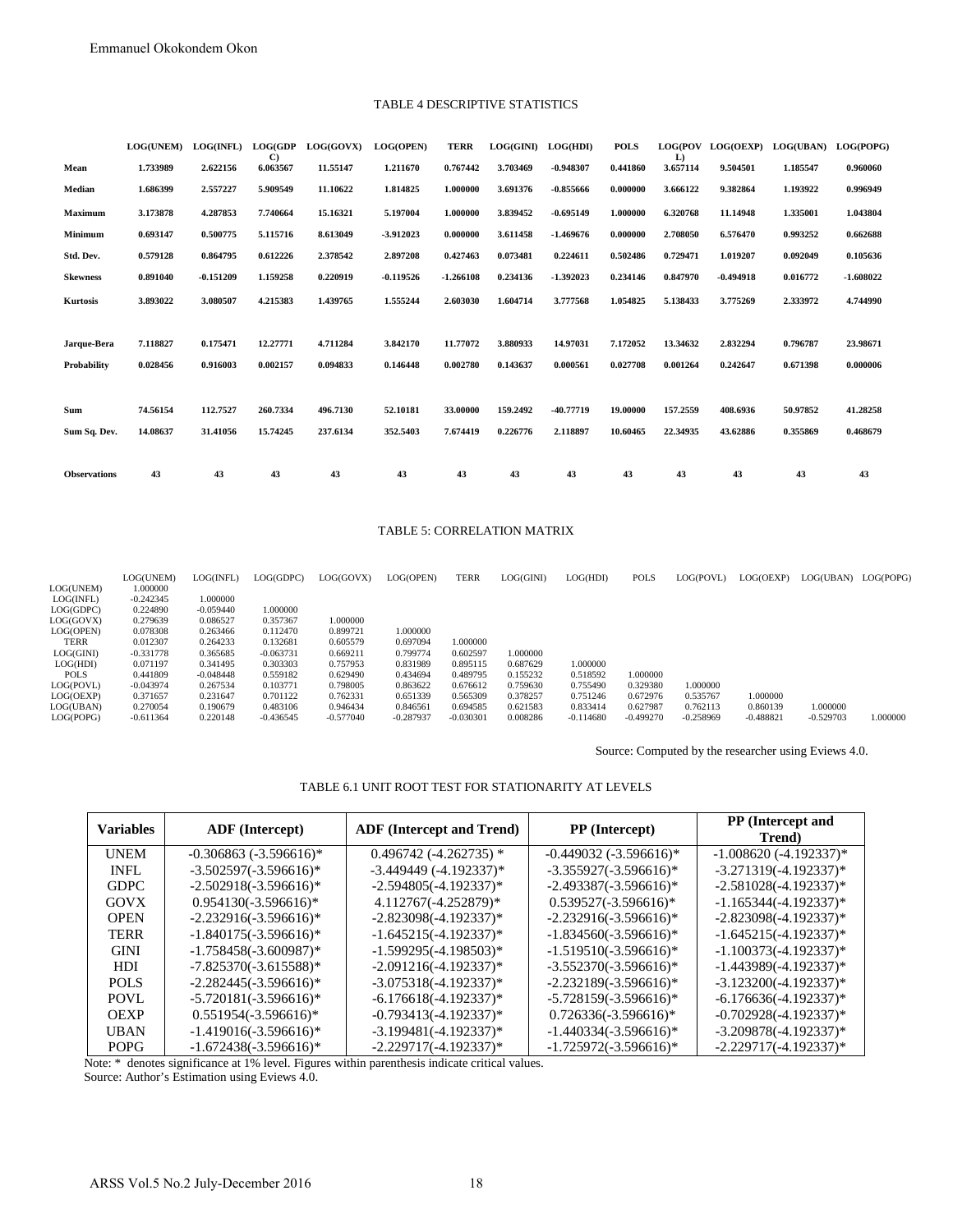| <b>Variable</b> | <b>ADF</b> (Intercept)    | <b>ADF</b> (Intercept and<br>Trend) | <b>PP</b> (Intercept)    | <b>PP</b> (Intercept and<br>Trend) |
|-----------------|---------------------------|-------------------------------------|--------------------------|------------------------------------|
| <b>UNEM</b>     | $-6.288228(-3.600987)$ *  | $-2.244060(-4.262735)*$             | $-6.291327(-3.600987)$ * | $-6.563179(-4.198503)^*$           |
| <b>INFL</b>     | $-6.330409(-3.605593)*$   | $-6.280754(-4.205004)^*$            | $-11.48461(-3.600987)$ * | $-13.38827(-4.198503)^*$           |
| <b>GDPC</b>     | $-3.542123(-2.945842)$ ** | $-3.390824(-3.202445)$ ***          | $-7.567119(-3.600987)$ * | $-7.280231(-4.198503)*$            |
| <b>GOVX</b>     | $6.061500(-3.653730)*$    | 3.152119(-4.273277)*                | $-4.139363(-3.600987)$ * | $-4.152959(-3.523623)**$           |
| <b>OPEN</b>     | $-7.139956(-3.600987)$ *  | $-7.050718(-4.198503)*$             | $-7.198083(-3.600987)$ * | $-7.104929(-4.198503)^*$           |
| <b>TERR</b>     | $-6.403124(-3.600987)$ *  | $-6.492103(-4.198503)^*$            | $-6.403127(-3.600987)^*$ | $-6.508819(-4.198503)*$            |
| <b>GINI</b>     | $-4.480735(-3.600987)$ *  | $-4.541301(-4.198503)*$             | $-4.380819(-3.600987)$ * | $-4.311334(-4.198503)^*$           |
| HDI.            | $-5.148030(-3.610453)*$   | $-6.548844(-4.211868)*$             | $-7.221411(-3.600987)$ * | $-11.60187(-4.198503)*$            |
| POLS            | $-7.695598(-3.600987)$ *  | $-7.597783(-4.198503)^*$            | $-7.773712(-3.600987)$ * | $-7.671575(-4.198503)*$            |
| POVL            | $-7.361506(-3.605593)*$   | $-7.267079(-4.205004)$ *            | $-37.90616(-3.600987)$ * | $-39.04857(-4.198503)*$            |
| <b>OEXP</b>     | $-6.898364(-3.600987)*$   | $-7.209556(-4.198503)*$             | $-6.878397(-3.600987)$ * | $-7.208186(-4.198503)*$            |
| <b>UBAN</b>     | $-7.181967(-3.600987)*$   | $-7.225526(-4.198503)^*$            | $-7.238223(-3.600987)$ * | $-7.250539(-4.198503)*$            |
| <b>POPG</b>     | $-4.915900(-3.600987)^*$  | $-4.671687(-4.198503)^*$            | $-4.915900(-3.600987)$ * | $-4.763273(-4.198503)^*$           |

# TABLE 6.2 UNIT ROOT TEST FOR STATIONARITY AT FIRST DIFFERENCE

# TABLE 7 PAIRWISE GRANGER CAUSALITY TESTS

|                                                            | TABLE 6.2 UNIT ROOT TEST FOR STATIONARITY AT FIRST DIFFERENCE                                                                                               |                                                       |     |                    |                                                         |                             |                                                     |  |
|------------------------------------------------------------|-------------------------------------------------------------------------------------------------------------------------------------------------------------|-------------------------------------------------------|-----|--------------------|---------------------------------------------------------|-----------------------------|-----------------------------------------------------|--|
| <b>ariable</b><br>S                                        | <b>ADF</b> (Intercept)                                                                                                                                      | <b>ADF</b> (Intercept and<br>Trend)                   |     |                    | PP (Intercept)                                          | PP (Intercept and<br>Trend) |                                                     |  |
| <b>UNEM</b>                                                | $-6.288228$ $(-3.600987)$ *                                                                                                                                 | $-2.244060(-4.262735)*$                               |     |                    | $-6.291327(-3.600987)*$                                 |                             | $-6.563179(-4.198503)*$                             |  |
| <b>INFL</b><br>GDPC                                        | $-6.330409(-3.605593)*$<br>$-3.542123(-2.945842)$ **                                                                                                        | $-6.280754(-4.205004)*$<br>$-3.390824(-3.202445)$ *** |     |                    | $-11.48461$ $(-3.600987)$ *<br>$-7.567119(-3.600987)$ * |                             | $-13.38827(-4.198503)^*$<br>$-7.280231(-4.198503)*$ |  |
| GOVX                                                       | $6.061500(-3.653730)*$                                                                                                                                      | 3.152119(-4.273277)*                                  |     |                    | $-4.139363(-3.600987)*$                                 |                             | -4.152959(-3.523623)**                              |  |
| OPEN                                                       | $-7.139956(-3.600987)$ *                                                                                                                                    | $-7.050718(-4.198503)*$                               |     |                    | $-7.198083(-3.600987)*$                                 |                             | $-7.104929(-4.198503)*$                             |  |
| TERR<br><b>GINI</b>                                        | $-6.403124(-3.600987)$ *<br>$-4.480735(-3.600987)*$                                                                                                         | $-6.492103(-4.198503)^*$<br>$-4.541301(-4.198503)*$   |     |                    | $-6.403127(-3.600987)$ *<br>$-4.380819(-3.600987)$ *    |                             | $-6.508819(-4.198503)^*$<br>$-4.311334(-4.198503)*$ |  |
| HDI                                                        | $-5.148030(-3.610453)*$                                                                                                                                     | $-6.548844(-4.211868)*$                               |     |                    | $-7.221411(-3.600987)$ *                                |                             | $-11.60187(-4.198503)*$                             |  |
| POLS                                                       | $-7.695598(-3.600987)*$                                                                                                                                     | $-7.597783(-4.198503)^*$                              |     |                    | $-7.773712(-3.600987)*$                                 |                             | $-7.671575(-4.198503)*$                             |  |
| POVL<br>OEXP                                               | $-7.361506(-3.605593)*$<br>$-6.898364(-3.600987)*$                                                                                                          | $-7.267079(-4.205004)*$<br>$-7.209556(-4.198503)^*$   |     |                    | $-37.90616(-3.600987)$ *<br>$-6.878397(-3.600987)*$     |                             | $-39.04857(-4.198503)*$<br>$-7.208186(-4.198503)*$  |  |
| UBAN<br>$-7.225526(-4.198503)*$<br>$-7.181967(-3.600987)*$ |                                                                                                                                                             |                                                       |     |                    | $-7.238223(-3.600987)*$                                 |                             | $-7.250539(-4.198503)*$                             |  |
| POPG                                                       | $-4.915900(-3.600987)$ *<br>$:$ *, ** and *** denote significance at 1%, 5% & 10% level, respectively. Figures within parenthesis indicate critical values. | $-4.671687(-4.198503)*$                               |     |                    | -4.915900(-3.600987)*                                   |                             | $-4.763273(-4.198503)*$                             |  |
|                                                            |                                                                                                                                                             | TABLE 7 PAIRWISE GRANGER CAUSALITY TESTS              |     |                    |                                                         |                             |                                                     |  |
|                                                            | Null Hypothesis:                                                                                                                                            |                                                       | Obs | F-Statistic        | Probability                                             | Decision                    | Causality                                           |  |
|                                                            | LOG(INFL) does not Granger Cause LOG(UNEM)                                                                                                                  |                                                       | 41  | 2.19242            | 0.12633                                                 | Accept                      | Independent                                         |  |
|                                                            | LOG(UNEM) does not Granger Cause LOG(INFL)                                                                                                                  |                                                       |     | 0.37461            | 0.69021                                                 | Accept                      |                                                     |  |
|                                                            | LOG(GDPC) does not Granger Cause LOG(UNEM)                                                                                                                  |                                                       | 41  | 2.49902            | 0.09632                                                 | Reject<br>Accept            | Unidirectional                                      |  |
|                                                            | LOG(UNEM) does not Granger Cause LOG(GDPC)                                                                                                                  |                                                       |     |                    |                                                         |                             |                                                     |  |
|                                                            |                                                                                                                                                             |                                                       |     | 0.18029            | 0.83577                                                 |                             |                                                     |  |
|                                                            | LOG(GOVX) does not Granger Cause LOG(UNEM)                                                                                                                  |                                                       | 41  | 2.29528            | 0.11529                                                 | Accept                      | Unidirectional                                      |  |
|                                                            | LOG(UNEM) does not Granger Cause LOG(GOVX)                                                                                                                  |                                                       |     | 4.85489            | 0.01359                                                 | Reject                      |                                                     |  |
|                                                            | LOG(OPEN) does not Granger Cause LOG(UNEM)                                                                                                                  |                                                       | 41  | 2.35995            | 0.10887                                                 | Accept                      | Independent                                         |  |
|                                                            | LOG(UNEM) does not Granger Cause LOG(OPEN)                                                                                                                  |                                                       |     | 0.18552            | 0.83146                                                 | Accept                      |                                                     |  |
|                                                            | TERR does not Granger Cause LOG(UNEM)                                                                                                                       |                                                       | 41  | 0.02171            | 0.97854                                                 | Accept                      | Independent                                         |  |
|                                                            | LOG(UNEM) does not Granger Cause TERR                                                                                                                       |                                                       |     | 0.02225            | 0.97801                                                 | Accept                      |                                                     |  |
|                                                            | LOG(GINI) does not Granger Cause LOG(UNEM)                                                                                                                  |                                                       | 41  | 0.35631            | 0.70269                                                 | Accept                      | Unidirectional                                      |  |
|                                                            | LOG(UNEM) does not Granger Cause LOG(GINI)                                                                                                                  |                                                       |     | 2.50426            | 0.09588                                                 | Reject                      |                                                     |  |
|                                                            | LOG(HDI) does not Granger Cause LOG(UNEM)                                                                                                                   |                                                       | 41  | 0.24205            | 0.78629                                                 | Accept                      | Independent                                         |  |
|                                                            | LOG(UNEM) does not Granger Cause LOG(HDI)                                                                                                                   |                                                       |     | 0.06588            | 0.93635                                                 | Accept                      |                                                     |  |
|                                                            | POLS does not Granger Cause LOG(UNEM)                                                                                                                       |                                                       | 41  | 1.52123            | 0.23215                                                 | Accept                      | Independent                                         |  |
|                                                            | LOG(UNEM) does not Granger Cause POLS                                                                                                                       |                                                       |     | 0.24704            | 0.78242                                                 | Accept                      |                                                     |  |
|                                                            | LOG(POVL) does not Granger Cause LOG(UNEM)<br>LOG(UNEM) does not Granger Cause LOG(POVL)                                                                    |                                                       | 41  | 1.10157<br>1.27954 | 0.34329<br>0.29051                                      | Accept<br>Accept            | Independent                                         |  |
|                                                            |                                                                                                                                                             |                                                       |     |                    |                                                         |                             |                                                     |  |
|                                                            | LOG(OEXP) does not Granger Cause LOG(UNEM)<br>LOG(UNEM) does not Granger Cause LOG(OEXP)                                                                    |                                                       | 41  | 1.86299<br>0.44300 | 0.16986<br>0.64556                                      | Accept<br>Accept            | Independent                                         |  |
|                                                            | LOG(UBAN) does not Granger Cause LOG(UNEM)                                                                                                                  |                                                       | 41  | 1.04566            | 0.36189                                                 | Accept                      | Independent                                         |  |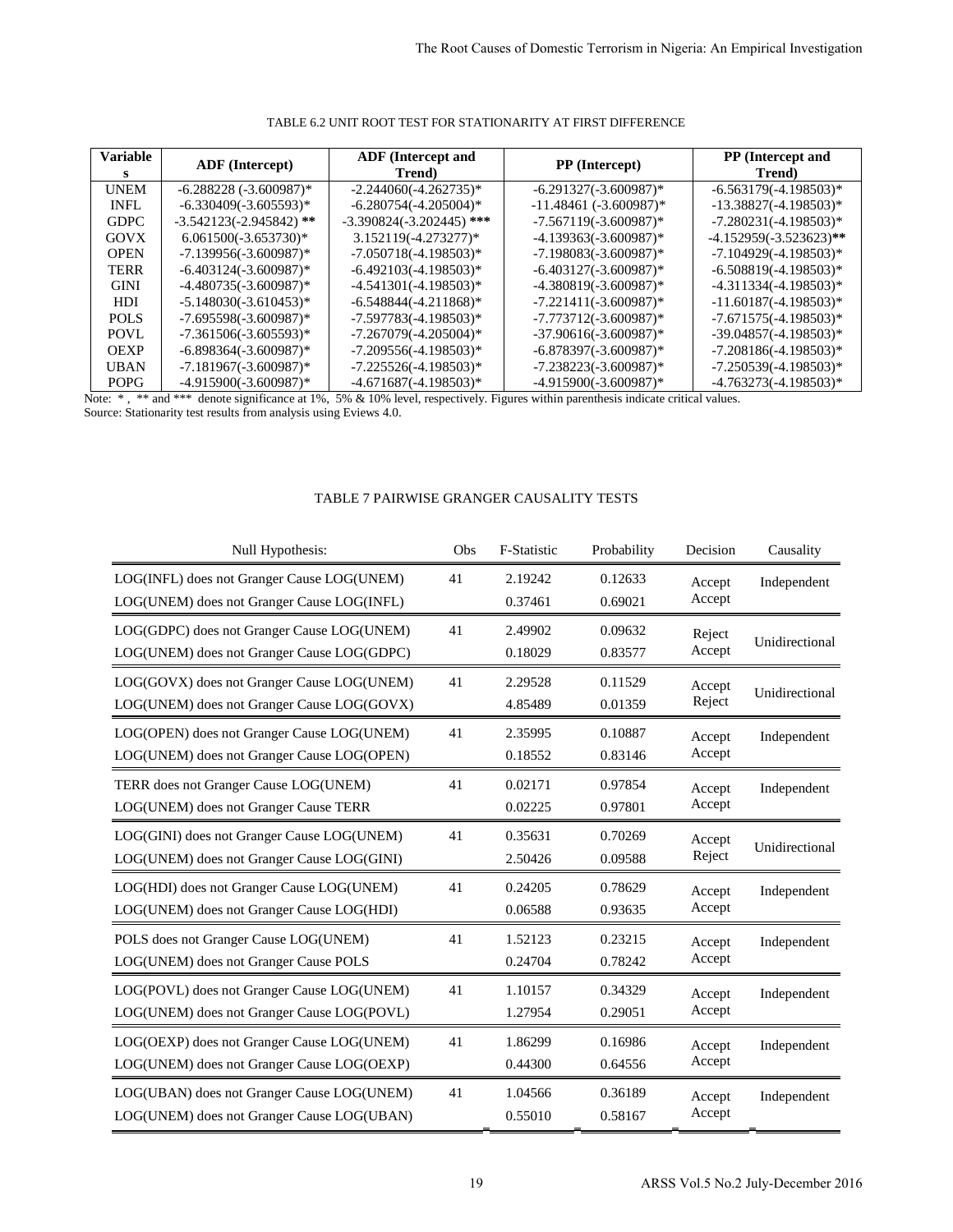| LOG(POPG) does not Granger Cause LOG(UNEM)<br>LOG(UNEM) does not Granger Cause LOG(POPG) | 41 | 5.47454<br>1.02455 | 0.00840<br>0.36919 | Reject<br>Accept | Unidirectional |
|------------------------------------------------------------------------------------------|----|--------------------|--------------------|------------------|----------------|
| LOG(GDPC) does not Granger Cause LOG(INFL)<br>LOG(INFL) does not Granger Cause LOG(GDPC) | 41 | 0.59631<br>0.08914 | 0.55619<br>0.91492 | Accept<br>Accept | Independent    |
| LOG(GOVX) does not Granger Cause LOG(INFL)<br>LOG(INFL) does not Granger Cause LOG(GOVX) | 41 | 0.23011<br>0.63140 | 0.79561<br>0.53763 | Accept<br>Accept | Independent    |
| LOG(OPEN) does not Granger Cause LOG(INFL)<br>LOG(INFL) does not Granger Cause LOG(OPEN) | 41 | 0.64984<br>0.20646 | 0.52814<br>0.81442 | Accept<br>Accept | Independent    |
| TERR does not Granger Cause LOG(INFL)<br>LOG(INFL) does not Granger Cause TERR           | 41 | 0.29372<br>0.13166 | 0.74726<br>0.87706 | Accept<br>Accept | Independent    |
| LOG(GINI) does not Granger Cause LOG(INFL)<br>LOG(INFL) does not Granger Cause LOG(GINI) | 41 | 0.40912<br>3.26067 | 0.66729<br>0.04995 | Accept<br>Reject | Unidirectional |
| LOG(HDI) does not Granger Cause LOG(INFL)<br>LOG(INFL) does not Granger Cause LOG(HDI)   | 41 | 0.03693<br>0.37128 | 0.96378<br>0.69246 | Accept<br>Accept | Independent    |
| POLS does not Granger Cause LOG(INFL)<br>LOG(INFL) does not Granger Cause POLS           | 41 | 0.43285<br>0.77673 | 0.65199<br>0.46746 | Accept<br>Accept | Independent    |
| LOG(POVL) does not Granger Cause LOG(INFL)<br>LOG(INFL) does not Granger Cause LOG(POVL) | 41 | 0.31614<br>0.63346 | 0.73096<br>0.53656 | Accept<br>Accept | Independent    |
| LOG(OEXP) does not Granger Cause LOG(INFL)<br>LOG(INFL) does not Granger Cause LOG(OEXP) | 41 | 0.24811<br>0.47592 | 0.78160<br>0.62517 | Accept<br>Accept | Independent    |
| LOG(UBAN) does not Granger Cause LOG(INFL)<br>LOG(INFL) does not Granger Cause LOG(UBAN) | 41 | 1.89343<br>2.99292 | 0.16525<br>0.06275 | Accept<br>Reject | Unidirectional |
| LOG(POPG) does not Granger Cause LOG(INFL)<br>LOG(INFL) does not Granger Cause LOG(POPG) | 41 | 0.90268<br>0.95440 | 0.41446<br>0.39457 | Accept<br>Accept | Independent    |
| LOG(GOVX) does not Granger Cause LOG(GDPC)<br>LOG(GDPC) does not Granger Cause LOG(GOVX) | 41 | 1.21548<br>2.03077 | 0.30845<br>0.14600 | Accept<br>Accept | Independent    |
| LOG(OPEN) does not Granger Cause LOG(GDPC)<br>LOG(GDPC) does not Granger Cause LOG(OPEN) | 41 | 2.13279<br>0.11118 | 0.13324<br>0.89509 | Accept<br>Accept | Independent    |
| TERR does not Granger Cause LOG(GDPC)<br>LOG(GDPC) does not Granger Cause TERR           | 41 | 0.75834<br>0.44572 | 0.47578<br>0.64385 | Accept<br>Accept | Independent    |
| LOG(GINI) does not Granger Cause LOG(GDPC)<br>LOG(GDPC) does not Granger Cause LOG(GINI) | 41 | 0.48072<br>3.08412 | 0.62225<br>0.05804 | Accept<br>Reject | Unidirectional |
| LOG(HDI) does not Granger Cause LOG(GDPC)<br>LOG(GDPC) does not Granger Cause LOG(HDI)   | 41 | 0.81808<br>1.60162 | 0.44931<br>0.21560 | Accept<br>Accept | Independent    |
| POLS does not Granger Cause LOG(GDPC)<br>LOG(GDPC) does not Granger Cause POLS           | 41 | 0.50060<br>1.81650 | 0.61032<br>0.17718 | Accept<br>Accept | Independent    |
| LOG(POVL) does not Granger Cause LOG(GDPC)<br>LOG(GDPC) does not Granger Cause LOG(POVL) | 41 | 0.00405<br>0.01552 | 0.99595<br>0.98460 | Accept<br>Accept | Independent    |
| LOG(OEXP) does not Granger Cause LOG(GDPC)<br>LOG(GDPC) does not Granger Cause LOG(OEXP) | 41 | 0.32438<br>0.06283 | 0.72507<br>0.93920 | Accept<br>Accept | Independent    |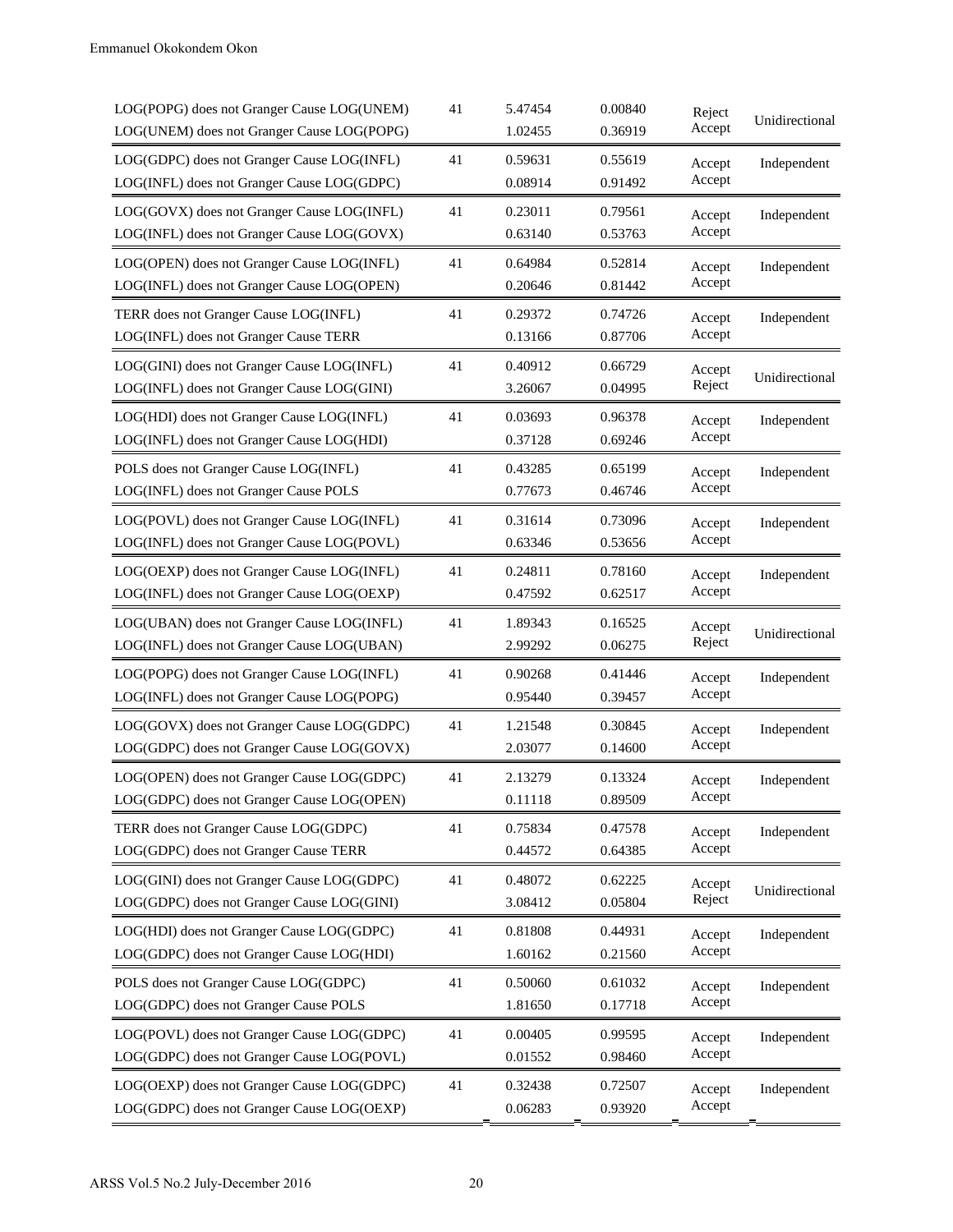| LOG(UBAN) does not Granger Cause LOG(GDPC) | 41 | 1.92850 | 0.16009 | Accept | Independent    |
|--------------------------------------------|----|---------|---------|--------|----------------|
| LOG(GDPC) does not Granger Cause LOG(UBAN) |    | 1.32540 | 0.27835 | Accept |                |
| LOG(POPG) does not Granger Cause LOG(GDPC) | 41 | 5.07912 | 0.01140 | Reject | Feedback       |
| LOG(GDPC) does not Granger Cause LOG(POPG) |    | 2.96649 | 0.06419 | Reject |                |
| LOG(OPEN) does not Granger Cause LOG(GOVX) | 41 | 2.21918 | 0.12336 | Accept | Independent    |
| LOG(GOVX) does not Granger Cause LOG(OPEN) |    | 0.57034 | 0.57036 | Accept |                |
| TERR does not Granger Cause LOG(GOVX)      | 41 | 3.20184 | 0.05250 | Reject | Unidirectional |
| LOG(GOVX) does not Granger Cause TERR      |    | 0.03978 | 0.96104 | Accept |                |
| LOG(GINI) does not Granger Cause LOG(GOVX) | 41 | 6.89327 | 0.00292 | Reject | Unidirectional |
| LOG(GOVX) does not Granger Cause LOG(GINI) |    | 0.44690 | 0.64311 | Accept |                |
| LOG(HDI) does not Granger Cause LOG(GOVX)  | 41 | 1.61389 | 0.21319 | Accept | Independent    |
| LOG(GOVX) does not Granger Cause LOG(HDI)  |    | 0.19481 | 0.82385 | Accept |                |
| POLS does not Granger Cause LOG(GOVX)      | 41 | 9.80739 | 0.00040 | Reject | Feedback       |
| LOG(GOVX) does not Granger Cause POLS      |    | 3.83616 | 0.03088 | Reject |                |
| LOG(POVL) does not Granger Cause LOG(GOVX) | 41 | 5.34909 | 0.00925 | Reject | Feedback       |
| LOG(GOVX) does not Granger Cause LOG(POVL) |    | 2.64905 | 0.08447 | Reject |                |
| LOG(OEXP) does not Granger Cause LOG(GOVX) | 41 | 3.71687 | 0.03408 | Reject | Feedback       |
| LOG(GOVX) does not Granger Cause LOG(OEXP) |    | 2.89450 | 0.06829 | Reject |                |
| LOG(UBAN) does not Granger Cause LOG(GOVX) | 41 | 0.30566 | 0.73853 | Accept | Unidirectional |
| LOG(GOVX) does not Granger Cause LOG(UBAN) |    | 5.26179 | 0.00989 | Reject |                |
| LOG(POPG) does not Granger Cause LOG(GOVX) | 41 | 4.55753 | 0.01721 | Reject |                |
| LOG(GOVX) does not Granger Cause LOG(POPG) |    | 1.36696 | 0.26779 | Accept | Unidirectional |
| TERR does not Granger Cause LOG(OPEN)      | 41 | 0.55851 | 0.57694 | Accept | Independent    |
| LOG(OPEN) does not Granger Cause TERR      |    | 0.08092 | 0.92244 | Accept |                |
| LOG(GINI) does not Granger Cause LOG(OPEN) | 41 | 3.42646 | 0.04343 | Reject |                |
| LOG(OPEN) does not Granger Cause LOG(GINI) |    | 0.42275 | 0.65845 | Accept | Unidirectional |
| LOG(HDI) does not Granger Cause LOG(OPEN)  | 41 | 0.74185 | 0.48337 | Accept | Independent    |
| LOG(OPEN) does not Granger Cause LOG(HDI)  |    | 0.87597 | 0.42514 | Accept |                |
| POLS does not Granger Cause LOG(OPEN)      | 41 | 1.94552 | 0.15765 | Accept |                |
| LOG(OPEN) does not Granger Cause POLS      |    | 2.90440 | 0.06771 | Reject | Unidirectional |
| LOG(POVL) does not Granger Cause LOG(OPEN) | 41 | 2.04692 | 0.14390 | Accept | Independent    |
| LOG(OPEN) does not Granger Cause LOG(POVL) |    | 2.37839 | 0.10711 | Accept |                |
| LOG(OEXP) does not Granger Cause LOG(OPEN) | 41 | 0.97743 | 0.38604 | Accept | Independent    |
| LOG(OPEN) does not Granger Cause LOG(OEXP) |    | 0.64228 | 0.53201 | Accept |                |
| LOG(UBAN) does not Granger Cause LOG(OPEN) | 41 | 1.07608 | 0.35164 | Accept | Independent    |
| LOG(OPEN) does not Granger Cause LOG(UBAN) |    | 0.31851 | 0.72926 | Accept |                |
| LOG(POPG) does not Granger Cause LOG(OPEN) | 41 | 0.00768 | 0.99236 | Accept | Independent    |
| LOG(OPEN) does not Granger Cause LOG(POPG) |    | 0.18672 | 0.83047 | Accept |                |
| LOG(GINI) does not Granger Cause TERR      | 41 | 0.51450 | 0.60213 | Accept | Independent    |
| TERR does not Granger Cause LOG(GINI)      |    | 1.34148 | 0.27422 | Accept |                |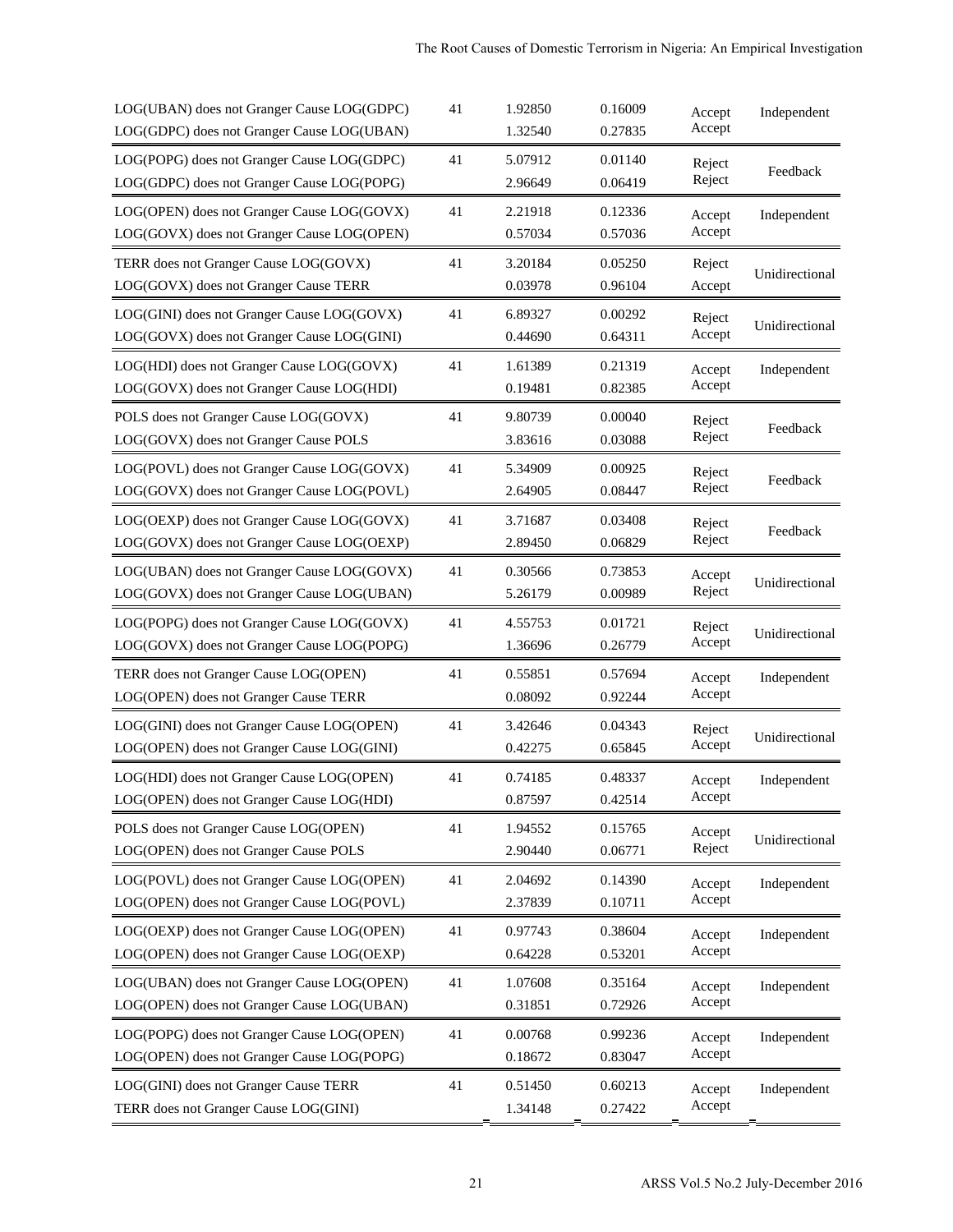| LOG(HDI) does not Granger Cause TERR<br>TERR does not Granger Cause LOG(HDI)             | 41 | 1.87067<br>0.00708 | 0.16869<br>0.99294 | Accept<br>Accept | Independent    |
|------------------------------------------------------------------------------------------|----|--------------------|--------------------|------------------|----------------|
| POLS does not Granger Cause TERR<br>TERR does not Granger Cause POLS                     | 41 | 0.00000<br>0.19446 | 1.00000<br>0.82413 | Reject<br>Accept | Independent    |
| LOG(POVL) does not Granger Cause TERR<br>TERR does not Granger Cause LOG(POVL)           | 41 | 0.00392<br>2.81696 | 0.99609<br>0.07301 | Accept<br>Reject | Unidirectional |
| LOG(OEXP) does not Granger Cause TERR<br>TERR does not Granger Cause LOG(OEXP)           | 41 | 0.89255<br>1.80943 | 0.41848<br>0.17832 | Accept<br>Accept | Independent    |
| LOG(UBAN) does not Granger Cause TERR<br>TERR does not Granger Cause LOG(UBAN)           | 41 | 0.23426<br>0.52723 | 0.79236<br>0.59473 | Accept<br>Accept | Independent    |
| LOG(POPG) does not Granger Cause TERR<br>TERR does not Granger Cause LOG(POPG)           | 41 | 1.32585<br>0.22049 | 0.27823<br>0.80320 | Accept<br>Accept | Independent    |
| LOG(HDI) does not Granger Cause LOG(GINI)<br>LOG(GINI) does not Granger Cause LOG(HDI)   | 41 | 0.29086<br>0.12047 | 0.74936<br>0.88686 | Accept<br>Accept | Independent    |
| POLS does not Granger Cause LOG(GINI)<br>LOG(GINI) does not Granger Cause POLS           | 41 | 0.13153<br>2.68575 | 0.87717<br>0.08181 | Accept<br>Reject | Unidirectional |
| LOG(POVL) does not Granger Cause LOG(GINI)<br>LOG(GINI) does not Granger Cause LOG(POVL) | 41 | 1.15300<br>2.86401 | 0.32707<br>0.07010 | Accept<br>Reject | Unidirectional |
| LOG(OEXP) does not Granger Cause LOG(GINI)<br>LOG(GINI) does not Granger Cause LOG(OEXP) | 41 | 0.32982<br>0.07106 | 0.72120<br>0.93154 | Accept<br>Accept | Independent    |
| LOG(UBAN) does not Granger Cause LOG(GINI)<br>LOG(GINI) does not Granger Cause LOG(UBAN) | 41 | 0.18031<br>0.63264 | 0.83576<br>0.53699 | Accept<br>Accept | Independent    |
| LOG(POPG) does not Granger Cause LOG(GINI)<br>LOG(GINI) does not Granger Cause LOG(POPG) | 41 | 0.74638<br>0.74404 | 0.48127<br>0.48235 | Accept<br>Accept | Independent    |
| POLS does not Granger Cause LOG(HDI)<br>LOG(HDI) does not Granger Cause POLS             | 41 | 0.07898<br>0.55494 | 0.92422<br>0.57894 | Accept<br>Accept | Independent    |
| LOG(POVL) does not Granger Cause LOG(HDI)<br>LOG(HDI) does not Granger Cause LOG(POVL)   | 41 | 0.08572<br>2.86772 | 0.91804<br>0.06988 | Accept<br>Reject | Unidirectional |
| LOG(OEXP) does not Granger Cause LOG(HDI)<br>LOG(HDI) does not Granger Cause LOG(OEXP)   | 41 | 3.30217<br>1.19946 | 0.04823<br>0.31311 | Reject<br>Accept | Unidirectional |
| LOG(UBAN) does not Granger Cause LOG(HDI)<br>LOG(HDI) does not Granger Cause LOG(UBAN)   | 41 | 0.91486<br>0.08921 | 0.40968<br>0.91485 | Accept<br>Accept | Independent    |
| LOG(POPG) does not Granger Cause LOG(HDI)<br>LOG(HDI) does not Granger Cause LOG(POPG)   | 41 | 0.95659<br>0.54523 | 0.39375<br>0.58442 | Accept<br>Accept | Independent    |
| LOG(POVL) does not Granger Cause POLS<br>POLS does not Granger Cause LOG(POVL)           | 41 | 0.40273<br>5.85801 | 0.67146<br>0.00627 | Accept<br>Reject | Unidirectional |
| LOG(OEXP) does not Granger Cause POLS<br>POLS does not Granger Cause LOG(OEXP)           | 41 | 2.27742<br>0.56619 | 0.11713<br>0.57266 | Accept<br>Accept | Independent    |
| LOG(UBAN) does not Granger Cause POLS<br>POLS does not Granger Cause LOG(UBAN)           | 41 | 1.47902<br>0.51270 | 0.24138<br>0.60318 | Accept<br>Accept | Independent    |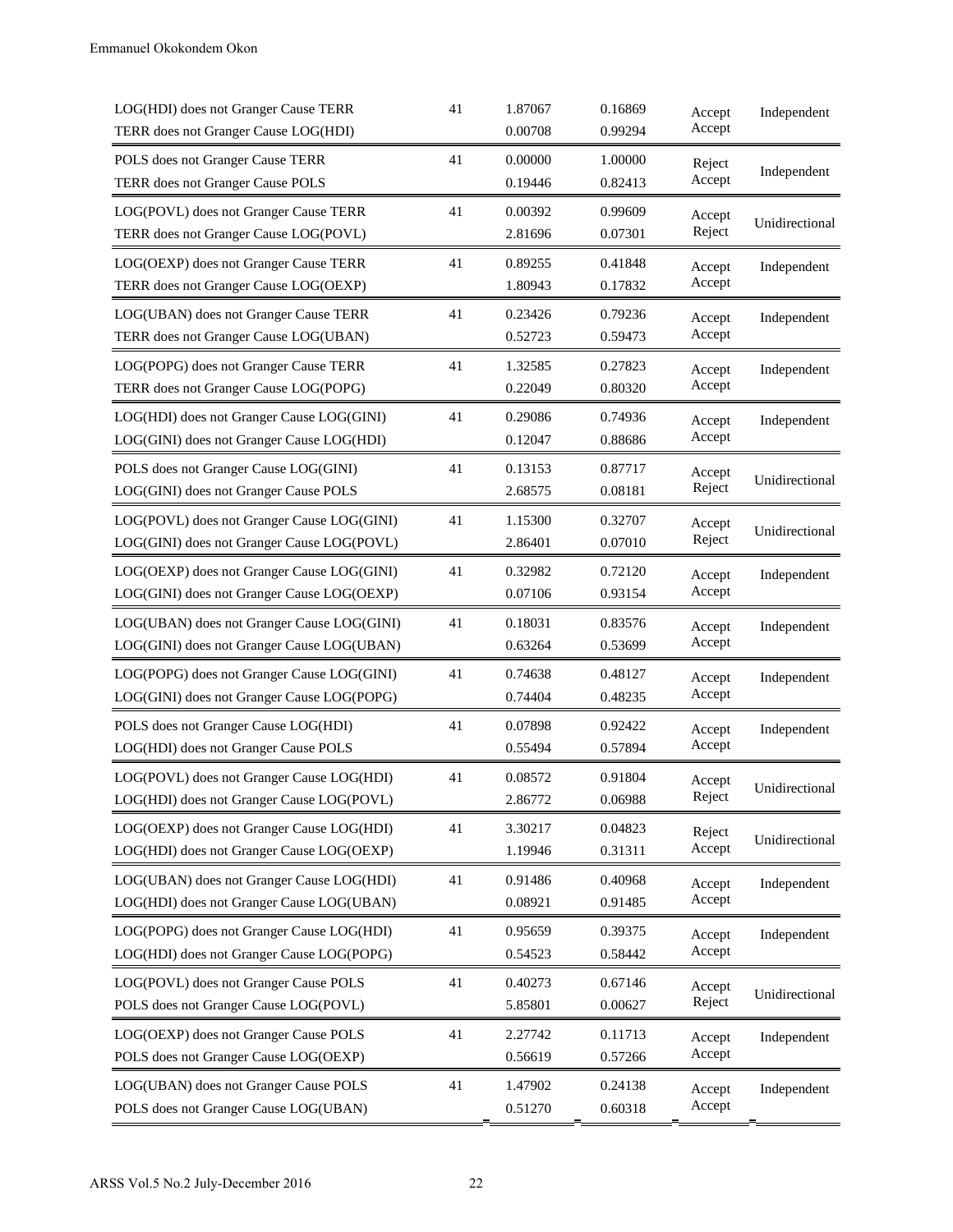| LOG(POPG) does not Granger Cause POLS      | 41 | 0.46682 | 0.63073 | Accept | Independent    |
|--------------------------------------------|----|---------|---------|--------|----------------|
| POLS does not Granger Cause LOG(POPG)      |    | 1.30686 | 0.28320 | Accept |                |
| LOG(OEXP) does not Granger Cause LOG(POVL) | 41 | 0.70274 | 0.50189 | Accept | Independent    |
| LOG(POVL) does not Granger Cause LOG(OEXP) |    | 0.38533 | 0.68300 | Accept |                |
| LOG(UBAN) does not Granger Cause LOG(POVL) | 41 | 2.32861 | 0.11194 | Accept | Independent    |
| LOG(POVL) does not Granger Cause LOG(UBAN) |    | 1.79252 | 0.18109 | Accept |                |
| LOG(POPG) does not Granger Cause LOG(POVL) | 41 | 0.18444 | 0.83235 | Accept | Independent    |
| LOG(POVL) does not Granger Cause LOG(POPG) |    | 0.76158 | 0.47430 | Accept |                |
| LOG(UBAN) does not Granger Cause LOG(OEXP) | 41 | 2.29917 | 0.11489 | Accept | Unidirectional |
| LOG(OEXP) does not Granger Cause LOG(UBAN) |    | 3.48571 | 0.04132 | Accept |                |
| LOG(POPG) does not Granger Cause LOG(OEXP) | 41 | 3.44814 | 0.04265 | Reject |                |
| LOG(OEXP) does not Granger Cause LOG(POPG) |    | 0.39357 | 0.67751 | Accept | Unidirectional |
| LOG(POPG) does not Granger Cause LOG(UBAN) | 41 | 0.12500 | 0.88288 | Accept | Independent    |
| LOG(UBAN) does not Granger Cause LOG(POPG) |    | 1.24164 | 0.30099 | Accept |                |

# TABLE 8 REGRESSION ESTIMATES

|                                                                                          |                              | The Root Causes of Domestic Terrorism in Nigeria: An Empirical Investigation |                                |                                        |                                |
|------------------------------------------------------------------------------------------|------------------------------|------------------------------------------------------------------------------|--------------------------------|----------------------------------------|--------------------------------|
| LOG(POPG) does not Granger Cause POLS<br>POLS does not Granger Cause LOG(POPG)           | 41<br>0.46682<br>1.30686     | 0.63073<br>0.28320                                                           | Accept<br>Accept               | Independent                            |                                |
| LOG(OEXP) does not Granger Cause LOG(POVL)<br>LOG(POVL) does not Granger Cause LOG(OEXP) |                              | 41<br>0.70274<br>0.38533                                                     | 0.50189<br>0.68300             | Accept<br>Accept                       | Independent                    |
| LOG(UBAN) does not Granger Cause LOG(POVL)<br>LOG(POVL) does not Granger Cause LOG(UBAN) |                              | 41<br>2.32861<br>1.79252                                                     | 0.11194<br>0.18109             | Accept<br>Accept                       | Independent                    |
| LOG(POPG) does not Granger Cause LOG(POVL)<br>LOG(POVL) does not Granger Cause LOG(POPG) |                              | 41<br>0.18444<br>0.76158                                                     | 0.83235<br>0.47430             | Accept<br>Accept                       | Independent                    |
| LOG(UBAN) does not Granger Cause LOG(OEXP)<br>LOG(OEXP) does not Granger Cause LOG(UBAN) |                              | 41<br>2.29917<br>3.48571                                                     | 0.11489<br>0.04132             | Accept<br>Accept                       | Unidirectional                 |
| LOG(POPG) does not Granger Cause LOG(OEXP)<br>LOG(OEXP) does not Granger Cause LOG(POPG) |                              | 41<br>3.44814<br>0.39357                                                     | 0.04265<br>0.67751             | Reject<br>Accept                       | Unidirectional                 |
| LOG(POPG) does not Granger Cause LOG(UBAN)<br>LOG(UBAN) does not Granger Cause LOG(POPG) |                              | 41<br>0.12500<br>1.24164                                                     | 0.88288<br>0.30099             | Accept<br>Accept                       | Independent                    |
|                                                                                          |                              |                                                                              |                                | Source: extracted from computer output |                                |
|                                                                                          |                              | <b>TABLE 8 REGRESSION ESTIMATES</b>                                          |                                |                                        |                                |
|                                                                                          | (1)                          | (2)                                                                          | (3)                            | (4)                                    | (5)                            |
| <b>Economic variables:</b><br>GDP per capita (GDPC)                                      | $-0.091139$<br>(0.078205)    | $-0.095667$<br>(0.080643)                                                    | $-0.196051$<br>$(0.071677)$ ** | $-0.240123$<br>$(0.083487)*$           | $-0.249696$<br>$(0.092305)$ ** |
| Human Development Index (HDI)                                                            | 1.950367<br>$(0.368798)*$    | 1.949081<br>$(0.373839)*$                                                    | 1.661721<br>$(0.319199)*$      | 1.720340<br>$(0.323993)*$              | 1.750605<br>$(0.348649)*$      |
| Inequality of Income (GINI)                                                              | $-0.706338$<br>(0.716565)    | $-0.675170$<br>(0.733444)                                                    | 0.704836<br>(0.702196)         | 0.224352<br>(0.843266)                 | 0.217285<br>(0.856650)         |
| Inflation (INFL)                                                                         |                              | $-0.012112$<br>(0.039643)                                                    | $-0.070530$<br>$(0.036107)$ ** | $-0.074795$<br>$(0.036314)$ **         | $-0.073659$<br>$(0.037127)$ ** |
| <b>Social variables:</b>                                                                 |                              |                                                                              |                                |                                        | 0.100357                       |
| Poverty level (POVL)                                                                     | 0.017632                     | 0.018589                                                                     | 0.113864                       | 0.096831<br>(0.071797)                 | (0.074132)                     |
| Unemployment (UNEM)                                                                      | (0.077837)                   | (0.078958)                                                                   | (0.069915)                     | $-0.081164$<br>(0.079025)              | $-0.084033$<br>(0.080983)      |
| <b>Political variables:</b><br>Political stability (POLS)                                | 0.156444<br>$(0.084278)$ *** | 0.152831<br>$(0.086239)$ ***                                                 | 0.292187<br>$(0.079860)*$      | 0.296934<br>$(0.079925)*$              | 0.291625<br>$(0.083643)*$      |
| Government expenditure (GOVX)                                                            |                              |                                                                              | $-0.199564$<br>$(0.050326)*$   | $-0.190463$<br>$(0.051058)*$           | $-0.178982$<br>$(0.067872)$ ** |
| <b>Demographical variables:</b><br>Population growth rate (POPG)                         | 0.212174<br>(0.496973)       | 0.239449<br>(0.511585)                                                       | $-0.298183$<br>(0.446489)      | $-0.473582$<br>(0.477678)              | $-0.452518$<br>(0.491633)      |
|                                                                                          |                              | 23                                                                           |                                | ARSS Vol.5 No.2 July-December 2016     |                                |